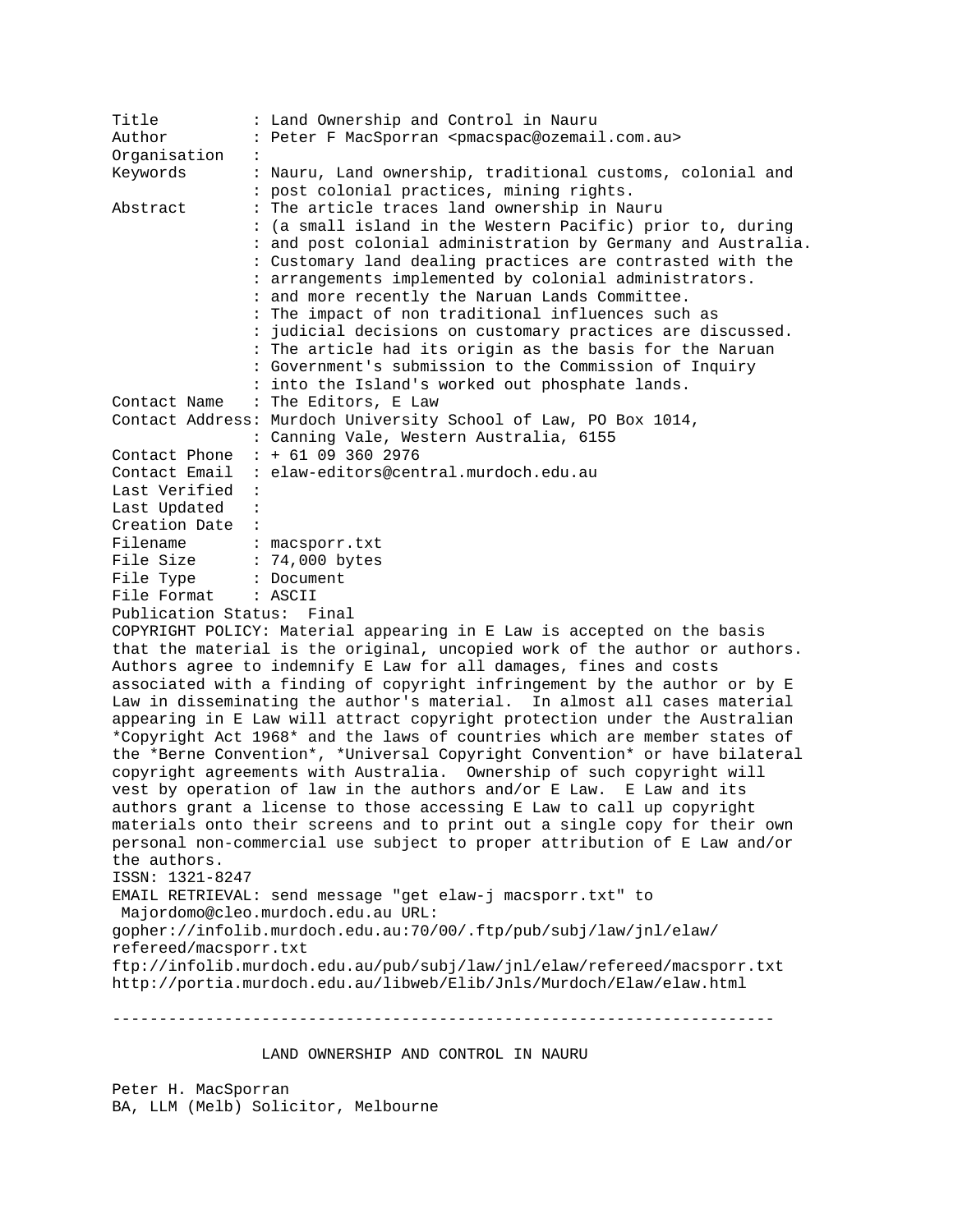pmacspac@ozemail.com.au

## INTRODUCTION

This paper has grown from a desire to explore aspects of the law which has, from time to time, been applied, or has been said to apply, to land ownership and control in Nauru. Much of the work here was done when the writer was Counsel for the Republic of Nauru before the Commission of Inquiry into the worked out Phosphate Lands of Nauru, hearings of which were held in Melbourne, New Zealand and Nauru during 1987. The results of the Inquiry are told in a most scholarly and readable manner in the book "Nauru, Environmental Damage under International Trusteeship" written by Christopher Weeramantry, the chairman of the Commission (and now a Judge of the International Court of Justice) which was published in 1992. A paper entitled "The Law of Land Holding In Nauru", the forerunner of this paper, was prepared by the writer for the then Nauruan Minister for Justice and presented by him to the Commission. Some recent decisions of the Supreme Court of Nauru which have relevance to the general subject of this paper provided an impetus to its preparation.

The information concerning the German law applicable to Nauru was first brought to attention at the Commission by Dr Peter Sack and later given expert explanation by way of written advice to the Commission by Professor Dr. G. Khne. This information, which was subsequently increased by copies of documents and correspondence from various archival sources, filled out general knowledge of a time in Nauru's past which has been patchy to say the least.

Nauruan law can be looked at in four broad periods which, as might be expected, have some overlap. These are: pre-German (pre-1888); German (1888-1919); Australian Administration (1919-1968); Independence (1968 to date). Not much can be said with any degree of confidence about any period prior to Independence for the simple reason that the records of what really happened are quite sparse. This does not mean that they are non-existent but merely that they are not at all easy to obtain (even in respect of the Australian Administration) or interpret - sometimes for the reason that the written record may not well describe what was really going on and tends to be self-serving. Even today, writers attempting to interpret Nauruan Custom sometimes appear blinded to probable reality by the desire to promote the interests of the Nauruans at all cost. Certainly the Nauruans have been poorly, if not shamefully, treated in the past and this, at times, leads to accepting without question, assertions of present-day Nauruans about the customs of old. Similarly an, at times obsessive, pre-occupation with custom can lead to absurd results - such as assuming that the practices of Nauruans in the late twentieth century can be equated to ancient custom, given legal recognition, frozen by the doctrine of stare decisis and yet remain custom or, alternatively, be denied recognition as custom because they are not proven to be as rigid or enforceable as statute law.

This paper proceeds to look at aspects of the Law in Nauru as it affects land ownership and control under the four broad periods previously described.

## NAURUAN CUSTOMARY LAW

There appear to be no authoritative accounts of Nauruan custom in the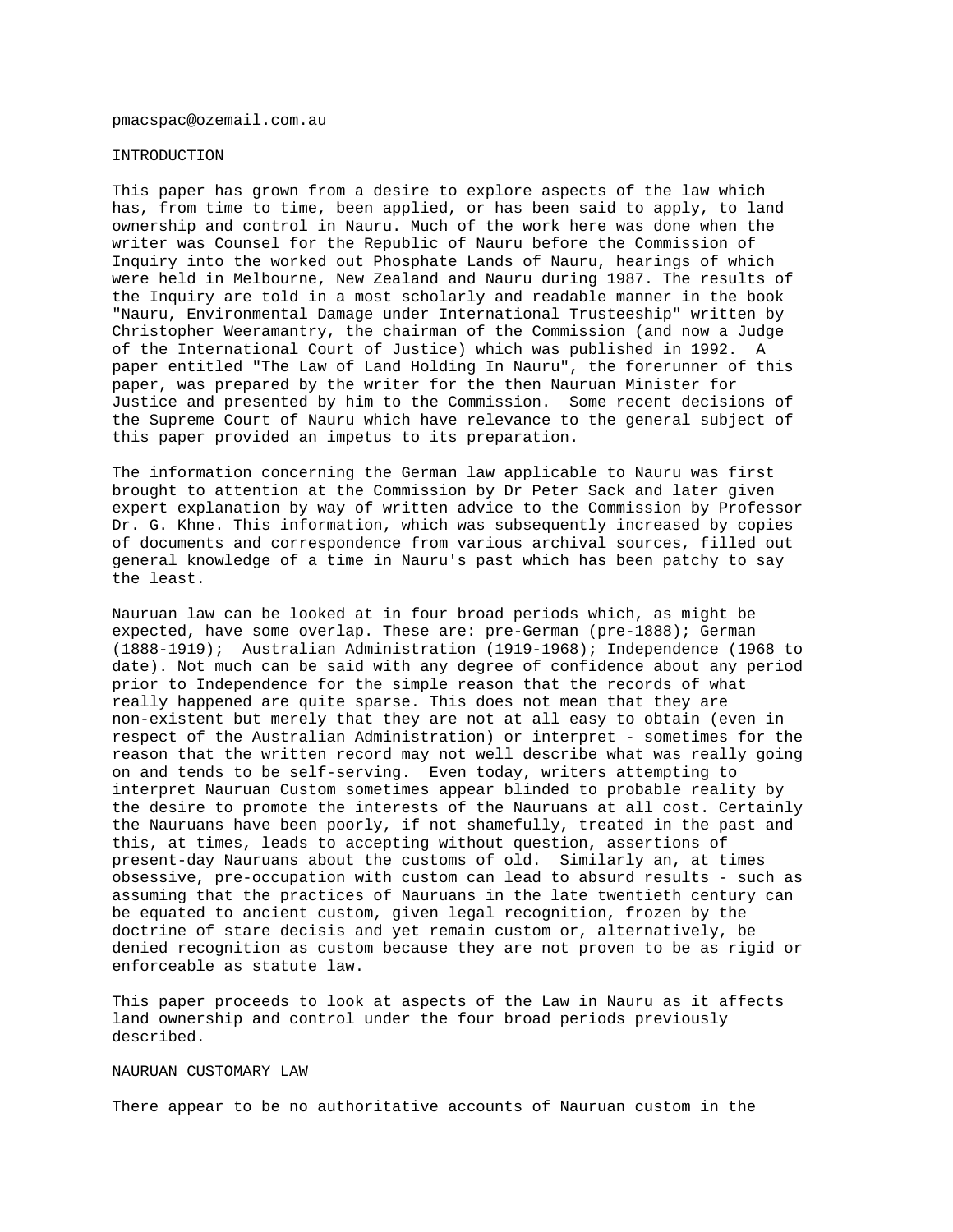holding and dealing with land before the advent of colonialisation. The earliest account appears to be that of Jung[1] a German District Commissioner appointed in 1893, whose views were criticised sometime later by the anthropologist, Hambruch, in regard to several matters relating to land inheritance.[2] At best some early accounts of practices provide what we must assume to be accurate reflections of practices as they existed shortly after colonial powers began to make their presence felt. We can make this assumption with some degree of confidence even if only because the manner and form of the German Colonial system was such as not to interfere with native custom in a way which would affect the rights of natives inter se.[3]

From writings of anthropologists and missionaries we might say that all land on Nauru, that could be said to be owned, was owned in a sense more absolute than that of the fee simple tenure of English law. That is to say that an owner of land owed no duties to any higher "owner" and had an absolute right to deal with it - and did. This does not mean that custom did not affect his dealings nor is it affected by the fact that Nauruans did not sell land (indeed they are not known to have "sold" anything before the advent of European influences). There being no concept of a "higher" owner, such as the Crown, as there is under English Law Nauruan ownership was absolute. And so, when Lundsgaarde wrote that "there are no societies in Oceania that can be said to allow persons to hold a fee simple estate interest in land"[4] he was, to the extent that he was equating an estate in fee simple with absolute ownership, wrong insofar as Nauru was concerned.

There is, certainly, evidence that the ownership of land included such things as rights to grant life interests and profits a prendre. This extended to ownership of wells, the reef, fishing rights and lagoons. Ownership of intangibles such as songs, dances, legends and even the right to wear certain ornaments and designs has been asserted.[5]

It is said that here was a well developed and sophisticated system of ownership and devolution of property on intestacy and by will. While this may well be true it is important not to take it to far. It bears repeating that while what people do usually (that is, customarily), may look like some kind of rule, it does not follow that it is, or that if it is a rule, it is followed inflexibly. Thus to take an example, the custom of devolution of property where a man had not told his family or chief before he died what he wanted to do with his land cannot and should not be confused with, or considered analogous to, the rigid rules for devolution of property on intestacy which are found in European societies. This should hardly be surprising in a very small society of not much more than 1,000 people which was subject to periodic and severe reductions in its population through civil war and disease. In such places necessity, as it is said, often becomes the mother of invention.

Writing about ownership, Jung[6] wrote that "...the possession of land is the main concern. Almost every native on Nauru is the owner of land or palms....Just like every small piece of land and each palm, so the reef that surrounds the island and the sea washing the shore, all have their owner. For example, no native is allowed to let down his fishing basket outside the reef without first having obtained permission by the owner of that particular part of the sea....The 'sale' of land happens rarely, but the exchange of different lots happens frequently."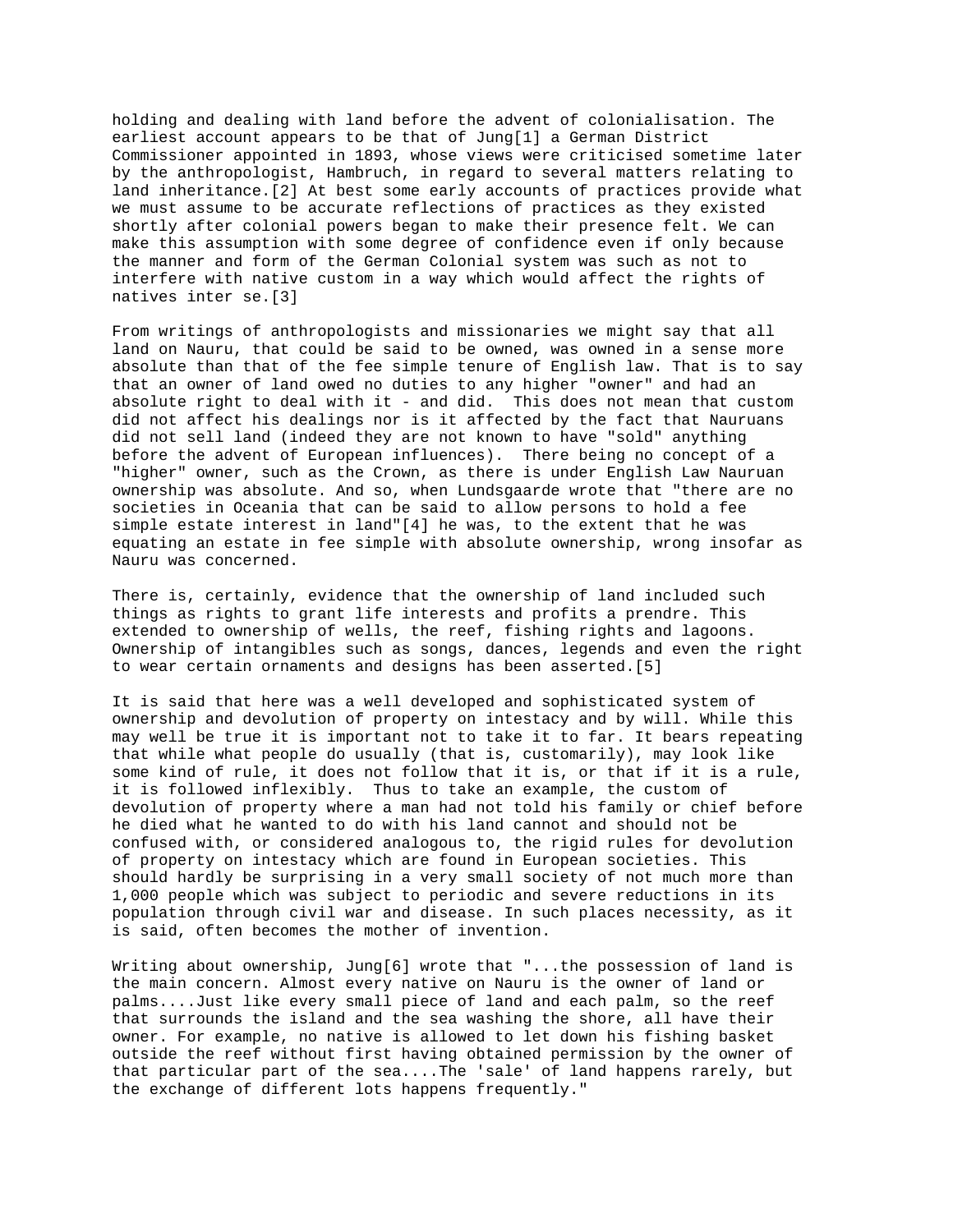In somewhat similar vein, but many years later, Wedgwood wrote that "...in Nauru, both men and women own land and can give it while they are still alive or by will after death to both sons and daughters and even to unrelated friends. I was constantly assured that the clan as a group never owned any land; that individual ownership, not merely tenure, was fully recognised and carried with it full rights of disposal"[7].

While we must be careful of Wedgwood's writing done after a short time on Nauru, (and in 1936 some 52 years after German annexation,) nevertheless this account appears to be borne out by earlier accounts such as those of Hambruch[8] (1910), the Nauru Mission[9] (1910) and Dr Kretzschmar[10] (1913). Except for Hambruch these reports were from people who had spent considerable periods living on the Island. The Mission had been continuous since 1887 and Kretzschmar, a medical doctor, had lived on the Island for some years. As previously observed, there is some difference of opinion by later observers from the earlier writing of Jung (1897) who indicated that "Some clans and also some villages are collective owners of some large land areas, whose exploitation is only for the benefit of the clan or village members."[11]

Jung's successor, Senfft, expressed the view in 1895 that disputes between the Nauruans were always about trees because "...the actual ground, (as I deduce from several factors) to be res nullis...".[12] This has been criticised by Clark and Firth who assert that Jung's interpretation was "undoubtedly correct." They claim that "the demarcation of the individual tribal domains and the prohibition against new settlements and against the construction of buildings at will by the white traders and later by the missionaries wherever they wished on the island are evidence for the institution of regular land ownership as commonly found on other Pacific islands. The most compelling evidence supporting District Officer Jung's interpretation is furnished by the later negotiations between the phosphate mining companies and the native landowners."[13] But despite these assertions, there is little compelling reason to believe that one view is more correct than the other. While some land may well have been "owned" there is no reason for suggesting all was. There is no doubt of the pre-eminent place of the coconut tree in Nauruan life. It provided a staple source of food before the coming of the European and afterwards provided a valuable source of copra to be exchanged for money or equivalent to be exchanged for goods (and before German annexation arms and ammunition). Bearing in mind that in 1891, shortly after annexation, Nauru's population was only 1,294 (of which 720 - 56% were women) so that allowing for children and old people the number of families may have been as few as 150-200, it is difficult to understand why land would be of pre-eminent importance before the Nauruans were brought face to face with the market economy. One can certainly understand that the cutting down of coconut trees to build accommodation for traders, missionaries and phosphate miners, would be matters of considerable concern - perhaps considerably overriding any interest in the land itself. In any event it is undoubtedly the case that the coming of strong European influence, through the German administration, eventually affected the Nauruan's concept of land ownership and it is not unlikely that this may have started earlier still through the influence of early European traders and settlers who would have brought their concepts of ownership to the island people - particularly those who married into the society. Of course customs change as circumstances change and the influence of the Germans in the settlement of land disputes may well have meant that chiefs and others of influence eventually claimed ownership, and were recognised as owners,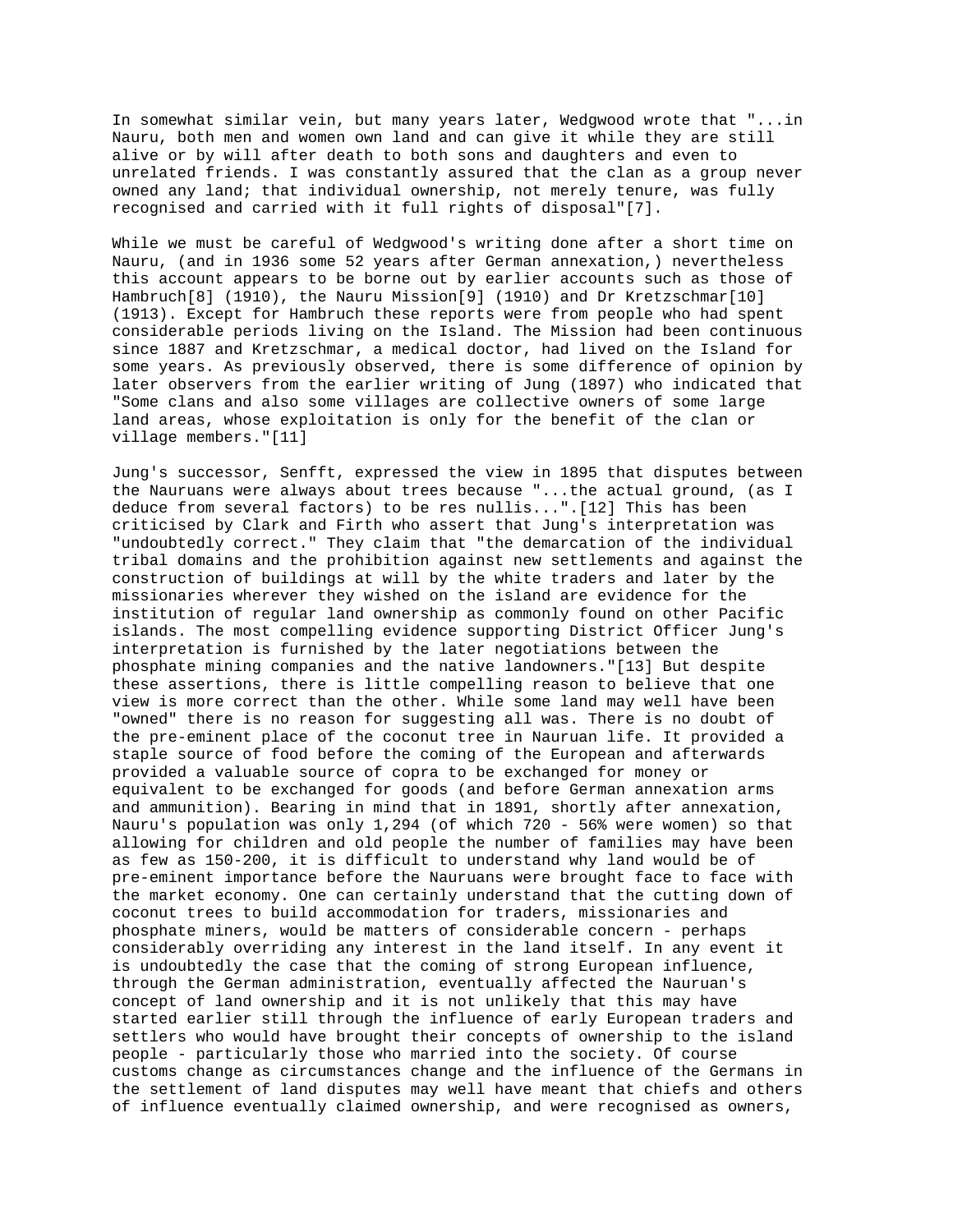of land which was previously in common ownership - certainly Jung thought this was the case.[14]

There is little doubt that Weeramantry pleaded the case of the wronged Nauruans too strongly when he asserted that "To the average Nauruan it was inconceivable that land should be the subject of sale like any physical chattel."[15] Or again, that the Nauruan legal system "...had worked out the question of ownership rights to a fine degree of detail. Land devolved in precisely calculated shares."[16] He asserts without clear evidence that "...every part of Topside was the subject of private ownership. The whole of Topside was divided into clearly defined blocks of land, each of which had individual owners."[17] While the basis for treating such statements with a degree of scepticism will become clear, it is sufficient to say that Nauruans clearly gave land away, even to non-Nauruans, and exchanged it, left it to whoever they wanted (not always to particular children), and considerable areas of Topside (although claimed) have, in all probability, never been "owned" by anyone - at least not for very many years.

The Nauru Mission's Ninth Annual Report in describing how the Nauruans dealt with their land said that "Children inherit from parents, uncles and aunts. People who have no children leave their property to nephews and nieces. Rich landowners give part of their land to poor relatives, even if they have children of their own...many fathers give their land to their sons before death if they take good care of them".[18]

As mentioned above by Hambruch, Jung was of the view that there was no inviolable application of inheritance law. He assumed that generally children shared equally but if there is but one son and several daughters, the son will receive the greatest share. Disinheritance was common where children had badly treated their parents. "Illegitimate children have no right to inherit either from father or mother; but step-children inherit the possessions of their mother".[19] It has recently been suggested that in the old days the various tribes had different customs regarding inheritance: some being more matrilineal than others.[20] If this is correct then the views of Jung appear less in error than Hambruch thought (at least his view is consistent with this later interpretation). Certainly these statements do not support Weeramantry's more rosy view.

Kretzschmar's understanding was that "Disputes about inheritances occurred only seldom. In most cases the parents divided up their property and their land amongst their children while they were still alive....If a marriage remained childless, testamentary dispositions were made, otherwise the brothers and sisters of the deceased inherited in equal parts."[21]

After the German occupation, which was partly excused by the continual warfare experienced by the Nauruans over a number of years previously, a system of land registration and of dispute settlement was introduced and Kretzschmar writes of this time that "An obligation was laid upon them [the Chiefs] to restore all land to the former owners which had been forcefully taken away from them during the last ten years....The main difficulty was that the Itsio relationship no longer existed. Now these slaves possessed a piece of land once left to them by their master for cultivation, but it always remained the property of their Chief or his heirs....In the course of the years the Itsio and their descendants regarded the land as their property."[22]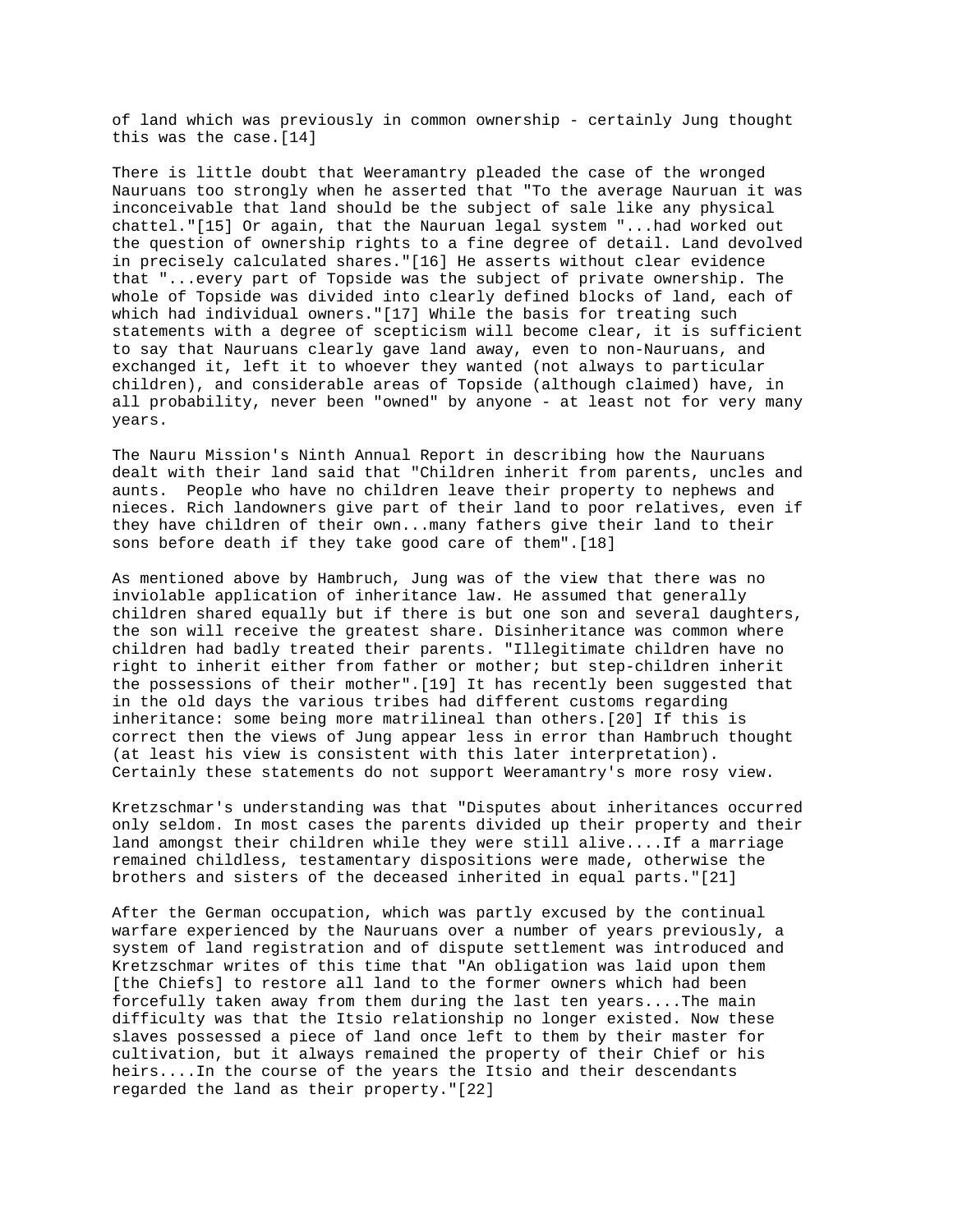There is some inconsistency between the accounts of Delaporte and Kretzschmar on the one hand and Jung and Hambruch on the other. Hambruch believes that the strong ownership ties of the Nauruans was of comparatively recent occurrence. Thus he writes;[23]

"The property of the district is the common property of all free persons. These consist of large complexes of land in the interior of the island, where they grow Calophyllum trees, Pandanus trees, Morinda and hibiscus bushes, melons, etc. Only members of that particular district have the right to make use of them. Further, the places where frigate birds are caught are the joint possession of the district members. Each district has one or more such. That is the also the case with dance and meeting houses, which however do not exist any more."

But, more particularly;[24] "...regulations in regard to tenure, where the chief of the clan has to be consulted and where he obtains part of the rent, seem to point to the fact that in earlier times all land was owned by the clan and was administered by the chief as its overlord. That has changed today. The land has become the private property of the owners with which they can do as they please. The acquisition of land by the Europeans, their influence on views about property and ownership have had a changing and transforming effect. The old regulations probably are still known amongst the natives and in some cases one still acts according to them, \*but they are not generally valid any more.\*" [Emphasis added]

However Hambruch was quite definite about the existence and complexity of Nauruan custom and its "legal" effects in Nauruan society:[25]

"Their notion of justice and law arose out of their thinking and feeling. It led to basic laws of a public or private nature. They have been transmitted orally. They were adjusted to the continuing development and found their expression in a code of "customary law". These notions of law cover a wide spectrum: land, reef, ocean, tree, animal, house, tools, family, nation, etc. With the highly developed people of Nauru these ideas have taken on a definite legal character and many were found to be so well applicable, that one bases decisions in important legal matters on this law. They are gradually being incorporated and adjusted to our sense of justice and the Civil Code."

The general accuracy of the writings of anthropologists and others gains some support from the old land records of the German Administration dating back to 1899. Jung, as the District Commissioner, was personally involved in land disputes and wrote that

"When dealing with land disputes one has so far adhered to a principle which adjusts the decision as far as possible to the traditions and rules of the natives, and as far as our moral and written laws will allow it. In particular when evaluating cases one takes into consideration the laws of inheritance as it is traditionally applied by the natives."[26]

Whatever may have been the ancient way, there is no doubt that by the end of the nineteenth century there existed a complex and sophisticated land system where the owner was absolute owner. The owner did not hold of a higher owner and, qua owner, owed no incidents as we find in the numerous tenures of English and continental law. But he could and did create sub-tenures which carried incidents, usually to collect and deliver fruit from trees on the land.[27]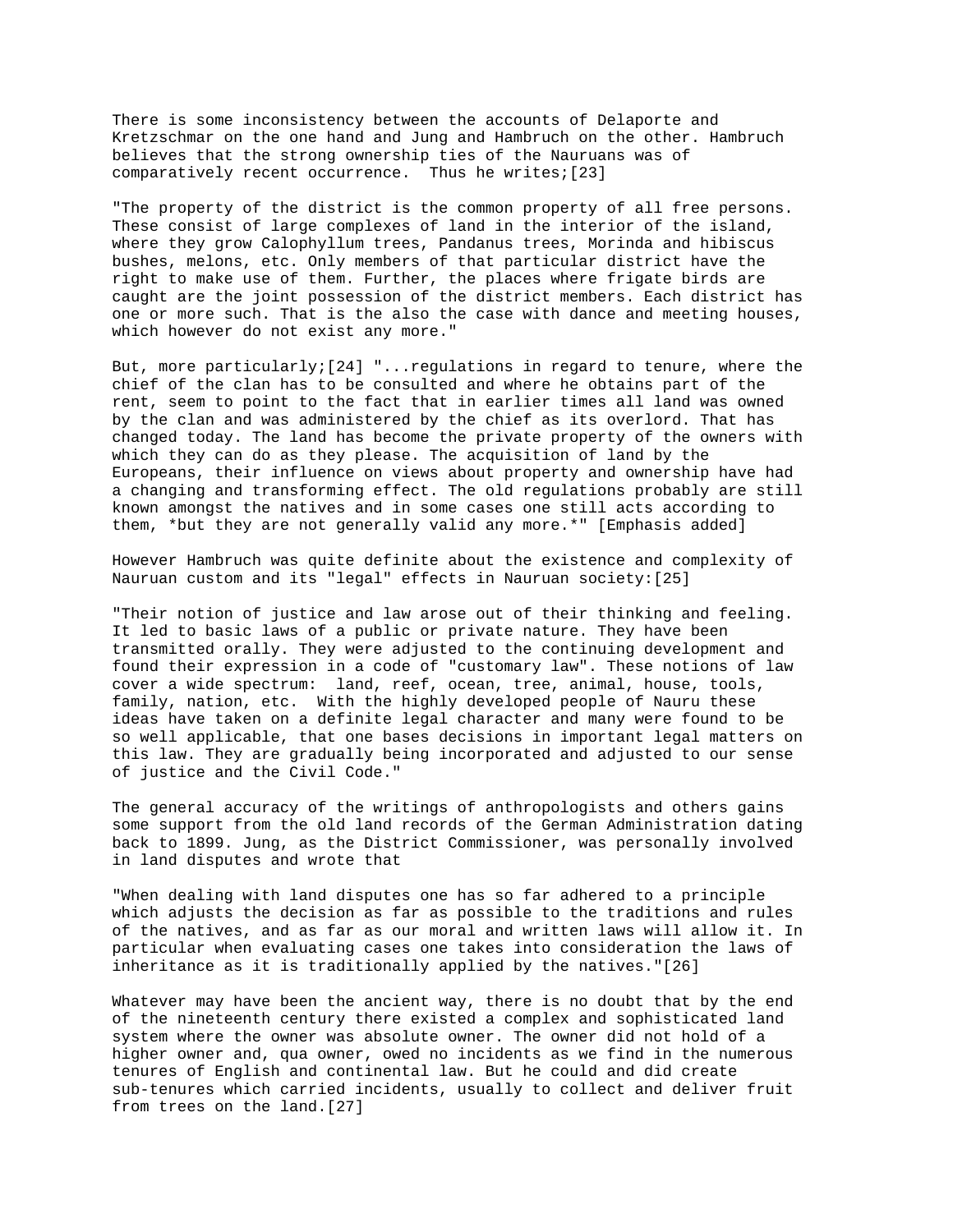It appears not unreasonable having regard to the extensive nature of the ownership concept to form the opinion that had anyone considered the question of who owned the contents of the soil - a question of no little importance when the issue of ownership of phosphate deposits arose, that the answer would be the same as the answer to whom does the product of the soil belong - the owner of the land.

This is not fanciful. Wells for water are known to have been owned (and still are) by the owners of the land upon whose land the opening to the well was found. The water recovered from the well belonged to the land owner and he could allow others to use the well or not as he thought fit. The fact that the water in the well might percolate from below the land of another was not relevant (if it was even known). What mattered was access. And of course this approach is not different in principle from that applied in various more modern jurisdictions to fluids such as oil and gas. The excavation of areas at the base of the cliffs for the recovery of fossilised shells to be used as cutting implements (described by Ernest Stephen[28]) is, in a limited way not dissimilar to the excavation and recovery of phosphate. The phosphate below the surface, as much as the fossilised shell or water, was under the ownership and control of the landowner.

Indeed, just as a landowner might gift a tree on his land so, if the occasion had ever arisen, would it be likely that he would have granted the right to take minerals, shells or water, from his land.[29] However, whether any Nauruan would have allowed another to totally destroy his land for all time is, one must say, extremely unlikely, a view that finds support in old songs of Nauru from the time of the German administration which are permeated by a sense of great hopelessness:

"Turn your eyes, and behold Panorama of the land Nauru, your dear homeland, has changed; Search your mind, make your choice What is there for you to do Your home is slipping away from you"[30]

From the starting point of the ancient customs and practices such as they were, or might have been, we turn to some of the issues of land ownership since the German annexation in 1888.

### THE APPLICATION OF GERMAN LAW

The Jaluit Gesellschaft was, on 21 January 1888 granted a concession[31] by the German government which would cover Pleasant Island (Nauru) "as soon as it has been placed under the protection of the Empire." This happened on 14 April 1888 when Nauru became a Schutzgebiete (Protectorate) of the German Reich (the official Proclamation was read on 14 May 1888 and the German flag was raised on 2 October 1888).

"...it was taken for granted at the time, that the annexation of a territory by Germany as a colony did have no effect on the private rights of the indigenous people, that the rights were protected; they were not wiped out by the annexation but they would survive".[32]

"The general principle underlying the German occupation and control of its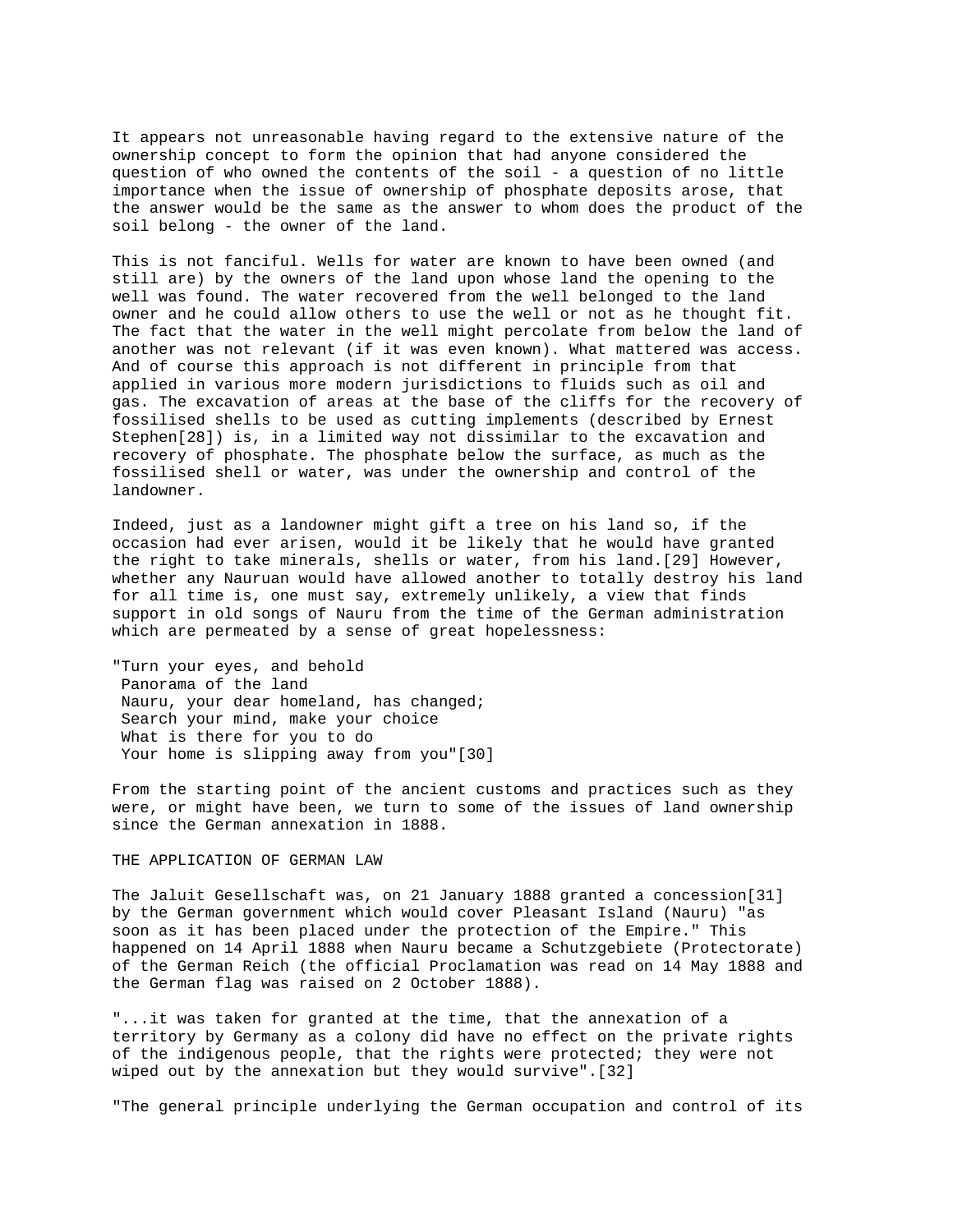colonies was that German law had no application unless and until an Imperial Act was made to have specific application. Indeed the law went so far as to invalidate the alienation of land from native ownership thereby ensuring not only that it did not come under the control of foreigners but that native custom continued to apply to native transactions inter se."[33]

The coming of the Germans heralded Nauru's entry into European civilization an event which was experienced around the globe by many other peoples. Few, however, were to be as deeply affected as the Nauruans. Two things made it certain that the effects would be felt by them more deeply than most: that the population was very small and eventually would simply be assimilated into European culture, and that they occupied a place which held one of the world's richest deposits of phosphate rock. This latter was to make that certain that change would take place in a much shorter time than might have been the case.[34] As the German's approach to Nauruan custom has already been mentioned this part shifts to the German law which applied to Nauru and in particular how it applied to the ownership and the recovery of the phosphate.

At Common Law[35] minerals other than the Royal minerals were the property of the owner in fee simple who could separately deal with them. Blackstone wrote "...therefore if a man grants all his lands, he grants thereby all his mines of metal and other fossils, his woods, his waters, and his houses, as well as his fields and meadows.[36] The law in Europe was more restrictive reflecting different historical, and social influences. Thus "Under French law, mines proper constituted a part of the domain of the state, and could only be worked by virtue of a governmental concession. But quarries it seems, could be privately owned and no state permit was required to operate them" and "In Spain... all mines on either public or private lands were regarded as belonging to the Crown"[37]. At the Commission of Inquiry as Sack described it, under the German system.[38] "...[minerals] can be separated and it was selective. First it started, as in England, with precious metals, gold and silver, and then other metals were added.... one of the crucial points is that as far as German mining law is concerned, and you must take into account that the Germany Reich was a federal state and mining law was a matter of the states rather than the commonwealth - so you had Prussian section mining law and they were all different mining laws - but you had a situation where certainly generally speaking phosphate in the German context was not excluded from the landowner's right of disposal." Indeed until 1906 the law applicable to mining and minerals was the Prussian General Mining law of 1865 which applied to all German Protectorates and under that law, phosphate was not a mineral to which it applied. In other words, phosphate was a mineral which landowners could deal with as they pleased and others could not obtain a licence from the State to go on land and remove it.

What the German law did was to deal with the \*right to extract\* named minerals which after extraction became the property of the person who won them. This form of "ownership" was known as \*"Das Bergwerkseigentum"\*. The consequence was that when the Jaluit Geschellschaft was on 21 November 1905 granted a new concession for the "exclusive right of exploiting the Guano (Phosphate) Deposits in the Marshall Islands Protectorate" the grant was, in all probability, without legal effect in German law. The difficulty was that if the mining law did not apply to a mineral, the mineral belonged to the landowner who could do with it what he wanted and the concession holder really only had an exclusive right to deal with the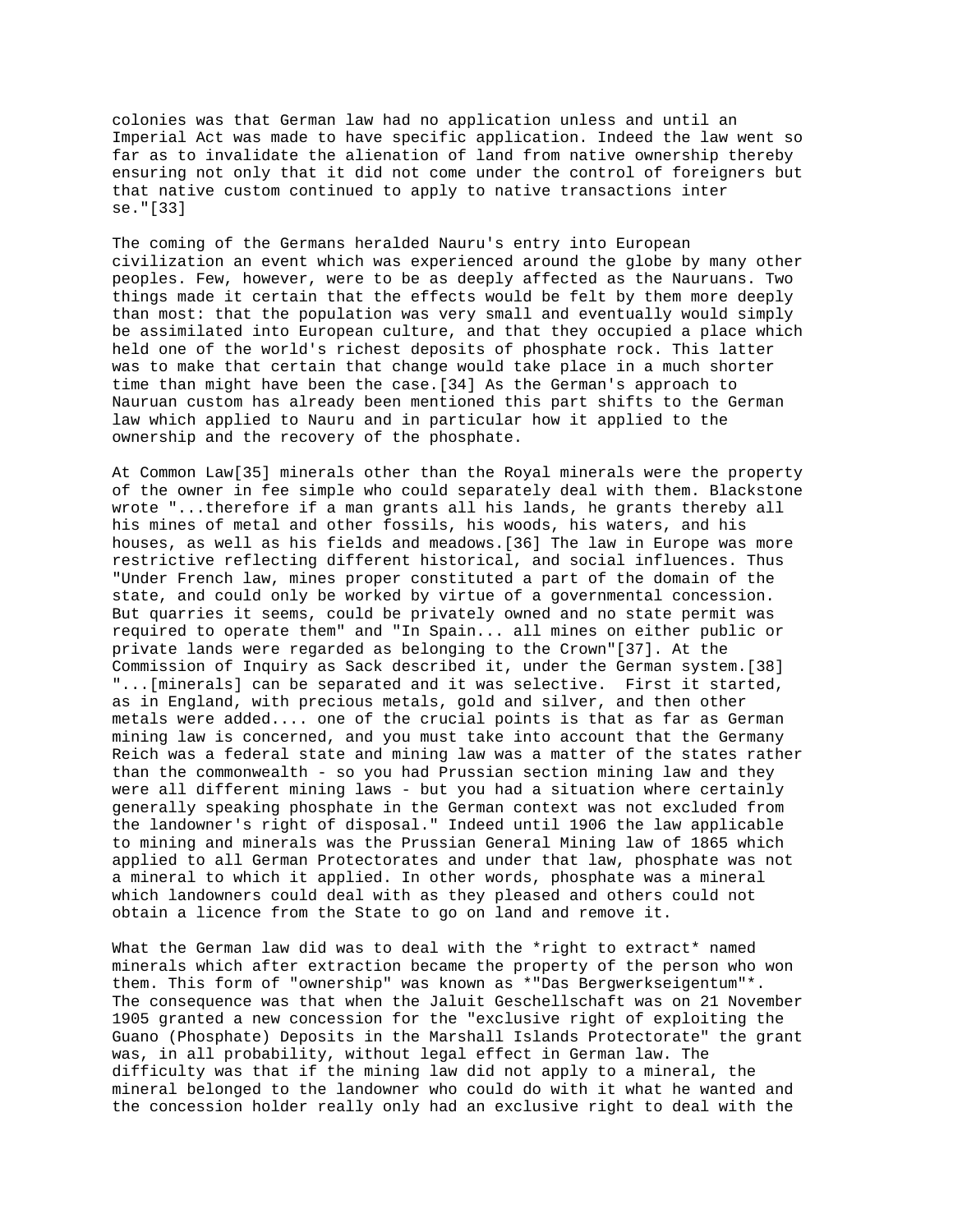landowners not an exclusive right to go onto land and take what they liked.

Later[39], on 12 December 1905 the Jaluit Geschellschaft received approval to transfer the exercise of its rights to The Pacific Phosphate Company Limited and by an agreement[40] dated 21 February 1906 the concession was so transferred. The effect of this agreement was to transfer such of the rights as the Jaluit Gesellschaft in fact possessed. But what were those rights?

The law relating to mining in German Protectorates which was applicable when Nauru was "colonised" was altered when a new law was made which had force in Germany's Protectorates in Africa and the South Seas.[41] There was some question whether this law which was made applicable to the Marshall Island Protectorate (including Nauru) on 27 February 1906 preceded the lawful grant of the Concession to the Jaluit Gesellschaft and the assignment to the Pacific Phosphate Company or whether the law came afterwards. Certainly the Concession was strangely worded. Rather than a new grant it said that it "continued" the exclusive rights of exploitation granted in 1888 after the agreement granting those rights came to an end on 31 March 1906 so that the new period of grant was to commence on 1 April 1906. Because of the doubts that the 1905 Concession was valid the German Colonial Office negotiated with the Jaluit Gesellschaft to make amendments to incorporate reference to the new mining law. The Jaluit sought various exemption including exemption from those provisions requiring payment of compensation in certain circumstances. This led eventually to the Concession being amended on 27 February 1907. Sack[42] put it that the Colonial Office had a strategic argument and used as a threat against the Jaluit Company "if you don't play our game according to our rules, you might be in trouble and find out that the whole Concession is invalid, and you really have good reason to play the game according to our rule because now the new Mining Ordinance says specifically that phosphate is excluded from the landowners' right of disposal in the Pacific Protectorates"[43]. The Colonial Office was forcing the Jaluit to make concessions and although negotiations dragged on the Jaluit Company eventually gave in and the Concession was amended in 1907, just a year after the Mining Ordinance came into effect.

The issue is of importance because of the effect upon the activities of the Pacific Phosphate Company. If those activities were subject to the Mining Ordinance there were implications for Nauruan landowners. While the Concession and the assignment of the rights thereunder became subject to the mining law, the amendment to the Concession in 1907 exempted the Jaluit's activities in the Marshall Islands Concession from various sections of the Ordinance by setting out the sections that were applicable. The principal sections of the Ordinance which were applied to the were those dealing with the legal relations between the mining operator and the owners of land - Section 76 to Section 85.

The principal change to the disadvantage of the Nauruans was that the landowners lost the ownership and control of their phosphate. While under the previous law it was theirs, under the new law it was a "free" mineral, licences could be given for its extraction and upon severance from the land it became the property of the miner.

On the other hand Section 78 referred to the duty of the mining operator to compensate the owner of the land for a reduction in value the land had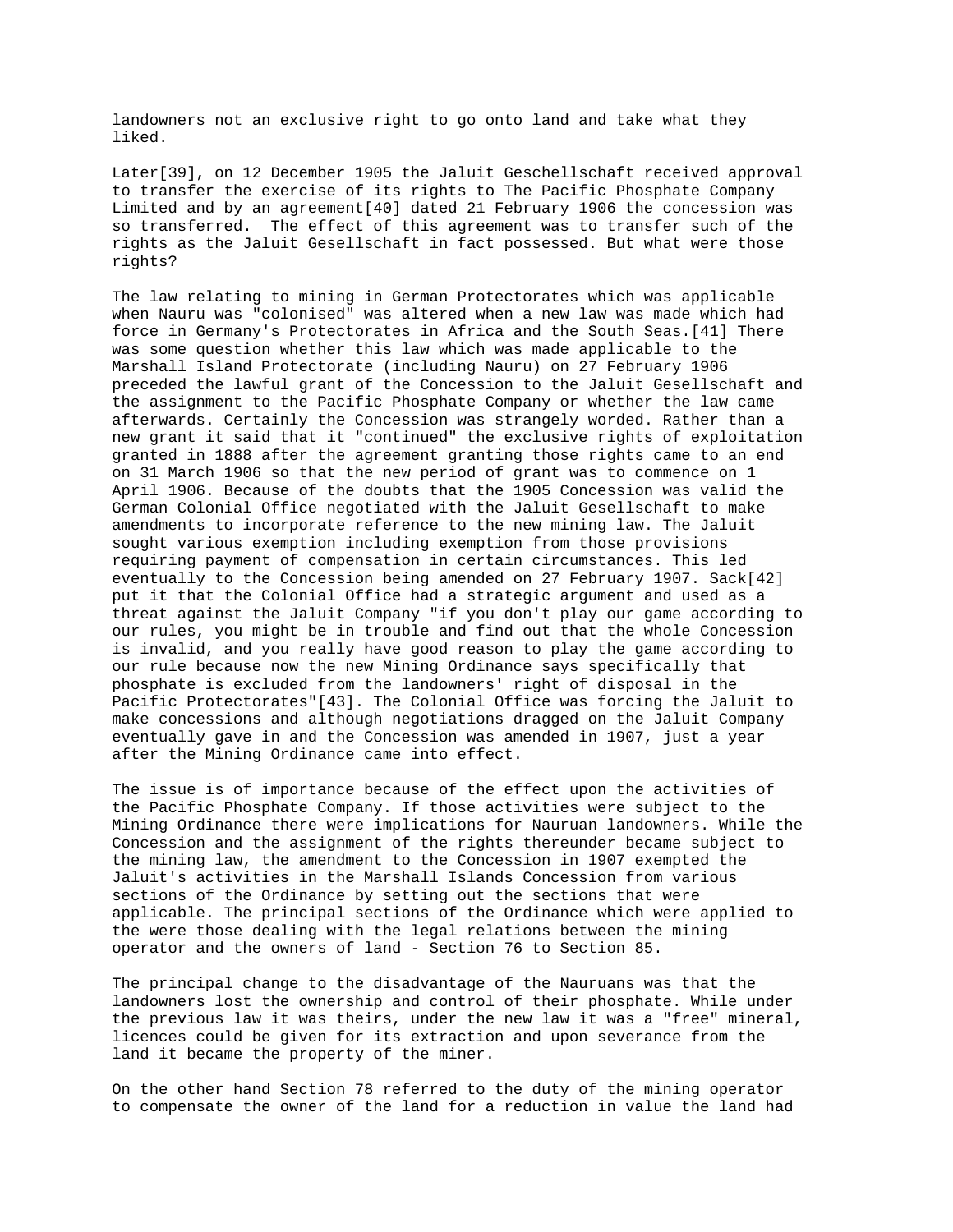suffered as a result of mining operations which typically was the effect of open cast mining (as took place on Nauru), while section 84 applied to cases where the operation of the mining activity caused damage to buildings and other land and would have been applicable had homes had to be shifted to allow mining.

However the Mining Law was not the only law which had application to the effects of mining. Article 249 of the Civil Code required restoration of the surface of the land so that the surface was restored to its previous state and damages could be awarded to allow this to be done. However under Article 251 the miner could force a payment of damages where restoration was impossible or involved disproportionate costs. These Articles were relevant to the application of section 84 of the Mining law but not to section 78. The rationale for this appears to be that the compensatory provisions for the actual mining activity is section 78 which compensates for the loss in value and which is a different matter altogether to having to pay for the physical damage to buildings and the like consequent upon the mining activity but not the mining activity itself.

That the parties knew full well what was the situation is found in correspondence from the Jaluit to the Pacific Phosphate Company Limited on 7 January 1907 when they provided a translation of the applicable sections of the Mining Law. The Jaluit was particularly pleased with the provisions of section 76 which they translated to read "The party working a mine can insist upon the yielding of the right to use the landed property of third parties as far as it is necessary for the working of the mine and the accessory installation."

These aspects of the law which was applied to Nauru during the German occupation was clearly of great importance to the Nauruans. It was not known, apparently, to the later Administrators of the Island, although one would have thought that they could have discovered it for themselves had they had any interest in the rights of the Nauruans. Had the true position been known the future of the Nauruan people may well have been different than it was to be. But while responsible persons in Australia and the United Kingdom were to carry on without consideration of the position, they also, it must be added, carried on in some ignorance of what they did themselves.

POST GERMAN LAW.

In 1914 the German rule of Nauru was terminated by the surrender of the Administrator and the deportation of German and some other residents living on the Island, to Sydney. It has recently been suggested, quite wrongly, that "All the German rights of royalty and the right of transfer of the mining concession were to all intents abrogated by the war, and the Pacific Phosphate Company's rights to the phosphate were now based on the British conquest and occupation of the island".[44] On the contrary, when Australian forces occupied Nauru they did so upon specific instructions from the United Kingdom[45] that they not do so as an act of conquest. Furthermore the administration of the Island was handed, with the concurrence of Australia, to the Western High Commission in Fiji.[46] At no time did Australia, or for that matter, the United Kingdom, expressly or impliedly abrogate the laws of Germany as applied to Nauru until the first Laws Repeal and Adoption Ordinance in 1922.

Purportedly made pursuant to the League of Nations Mandate the agreement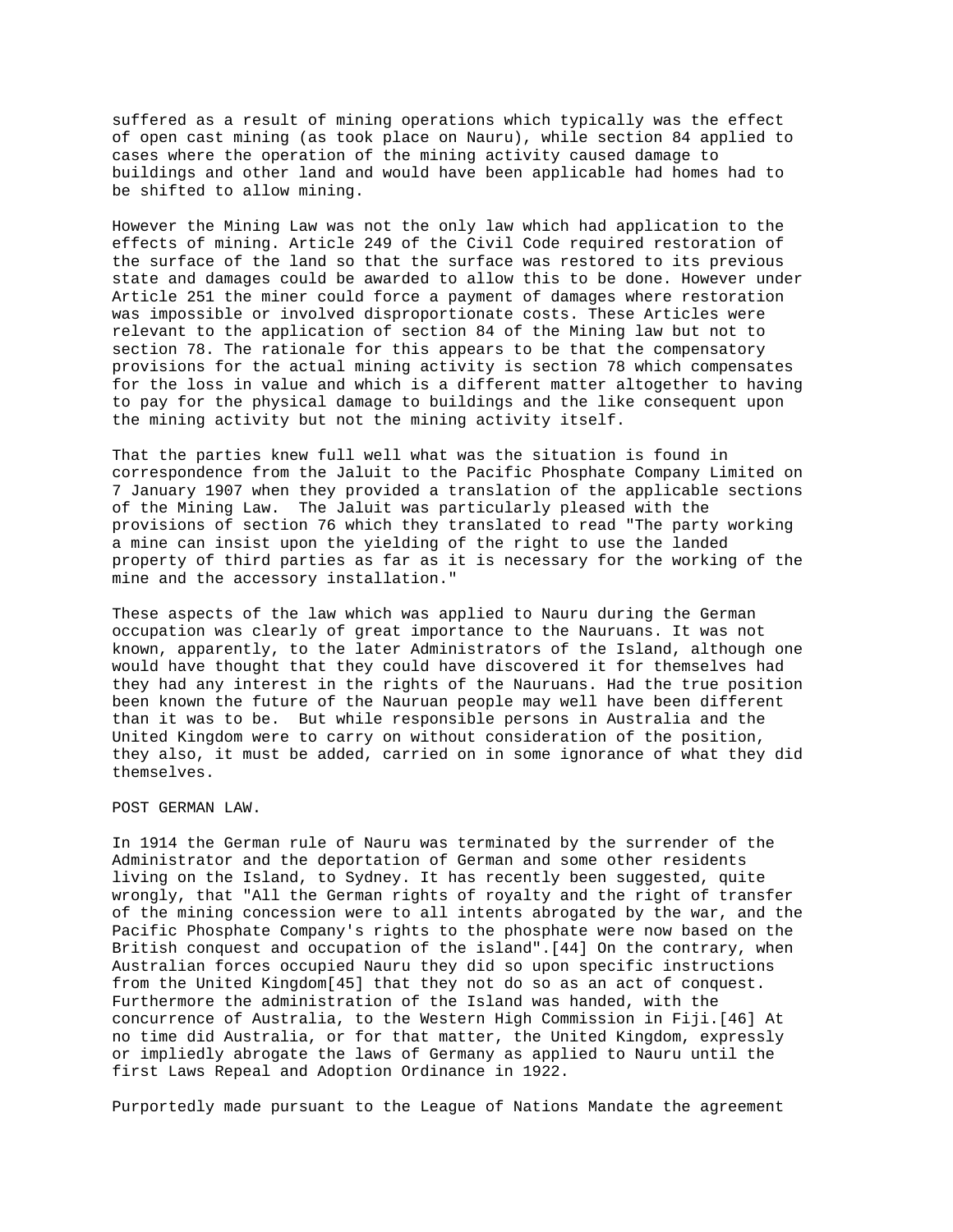of 1st July 1919, the "Nauru Island Agreement", did not deal with the legal infrastructure of Nauru nor did the amending agreement of 30th May 1923. What was done, however, was to set up a law making system for the future through the person of the Administrator. As wide as his powers were, "to make Ordinances for the peace order and good government of the Island", they were subject to the agreement which applied to him the restriction accepted by the partner governments: not to interfere in any way in the operations of the body set up to extract and sell the phosphate - the British Phosphate Commissioners.

The agreement between the United Kingdom, Commonwealth of Australia and New Zealand on the one side and Pacific Phosphate Company Limited on the other, on 25 June 1920 recited the history of the Guano (Phosphate) Concession and the assignment of the Concession and the Company agreed to

"sell and transfer and the Government[sic.] shall purchase and acquire as a going concern as from 1 July 1920...the whole of the undertaking and assets of the Company in the said Islands...and \*all the right title and interest of the Company in the Guano phosphate deposits\* in and upon the said islands...including (B)...the full benefit of the Marshall Islands Concession and the German Agreements so far only as the same relate to the Island of Nauru...\*but subject to the covenants stipulations and conditions therein and in the said agreements contained\* (C) the full benefit of all leases tenancies and other rights to or over lands in the said Islands...registered in the ...office of the Civil Administration of Nauru...subject to the payments and royalties thereby reserved and the covenants and conditions therein contained"[47] [emphasis added]

This agreement between the partner governments and the Company was followed by the formal Conveyance dated 31 December 1920 when the Company conveyed at the direction of the governments to the British Phosphate Commissioners "The whole of the undertaking and assets of the Company on Nauru" including "all the right title and interest of the Company in the Guano deposits" which further included "The full benefit of the Marshall Islands Concession and the German Agreements so far only as the same respectively relate to the said island [of Nauru]".[48]

It is interesting to note in passing that this action puts paid to assertions that rights acquired under the German administration had been abrogated by the war and Nauru's occupation. The assertion is clearly inconsistent with the tenor of the sale and subsequent conveyance where the parties all clearly recognise the existence of rights granted by German law. The consequences are of interest and importance in the ownership of Nauruan land.

First, until such time as the law was changed, German law applied to Nauru; second, the Pacific Phosphate Company Limited could transfer no more than it had at the time - thus it could not transfer any interest in the Guano (phosphate) deposits because it had not, and never had, any such interest with which it could deal. Third, it transferred its obligations under German law to compensate for the damage caused by mining, obligations which were conditions of the concession by virtue of the 1907 amendment.

The position appears to be, then, that the British Phosphate Commissioners, who were mere trustees for the governments upon the trusts set forth in the "Phosphate Deposits Agreement" of 2 July 1919, had no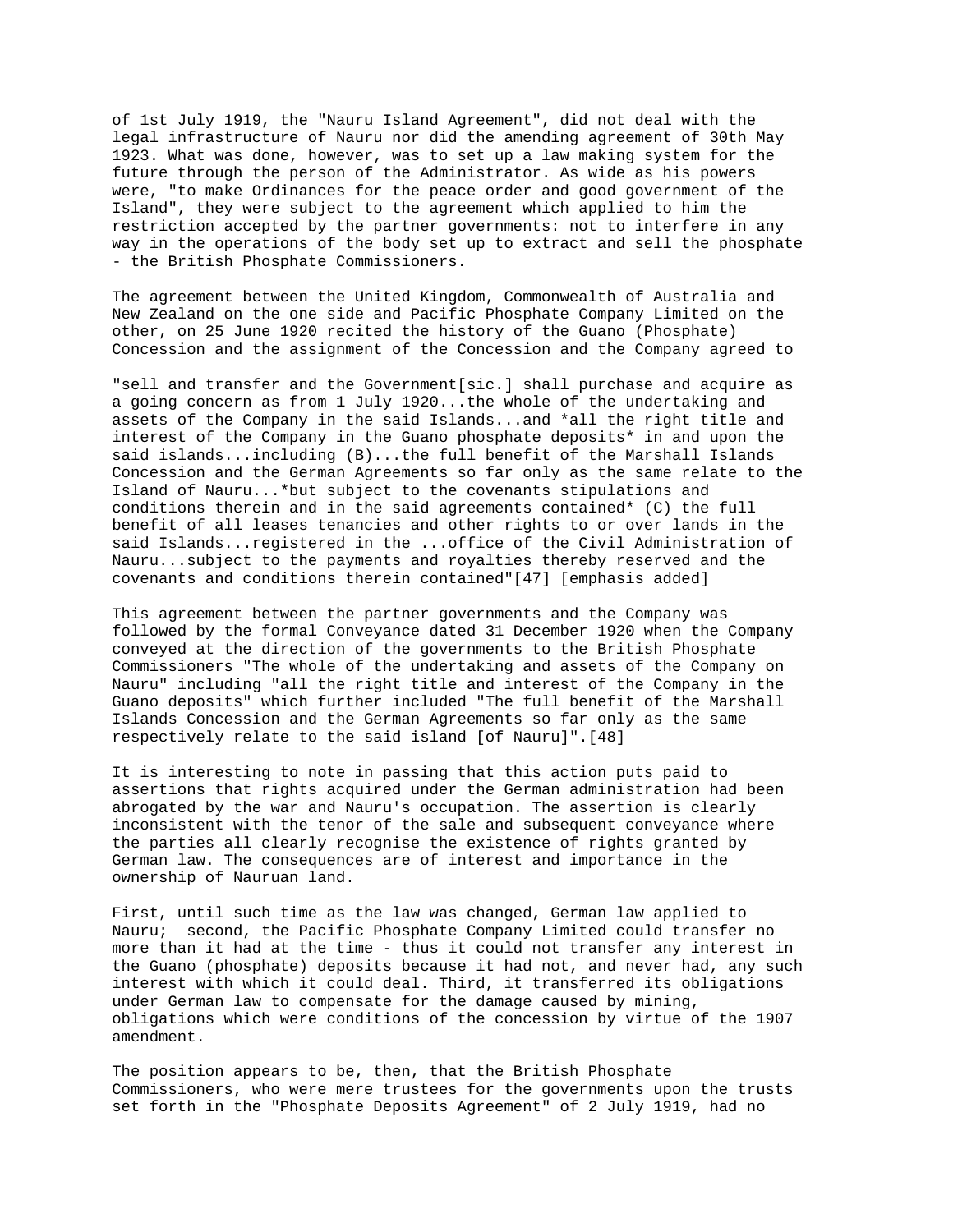ownership rights over the phosphate but had a right to mine which carried with it obligations to compensate.[49] Furthermore they undertook the obligation under the Concession to give notice to the Administration sufficient "to enable them to take the necessary measures required in the interests of the natives"[50] and furthermore if the Concession applied then by transposing the new parties the concession would read that if the BPC "should not satisfy any rightful claims of the natives, then the [partner governments through the Administrator as successor to the Jaluit Gesellschaft and the German Reich] shall be justified in settling the claims and to demand the payment of the amounts which it has rightfully thus paid, from the [BPC]."[51] In this latter regard, while the Governments did agree to indemnify the Company they did so only against claims against the Company itself, they did not agree to indemnify the BPC nor seek to abrogate any possible claims. It appears to be quite arguable that when BPC took over the assets of the Pacific Phosphate Company, it took over Civil Law obligations to compensate the Nauruans. As the BPC was a mere trustee the obligations of the trustee fell back upon the governments as the settlors and beneficiaries of the trust.

Some of the issues mentioned above were well known to the partner governments and were well brought out in a memorandum prepared for Winston Churchill which he sent to Prime Minister Hughes for comment on 20th June 1921. That memorandum stated, inter alia,

"...the concession, while conferring an exclusive right of mining phosphate, gave no right of property...[there were no leases]...the natives were merely told by the German Administration that certain phosphate lands were being taken...[and] the position is then that the land and phosphates have always been recognised as native property; that the lands which have been worked in the past have been handed over administratively without any clear legal sanction."

Subsequent to the conveyance to the BPC the first of many Lands Ordinances (the Lands Ordinance 1921) was made which permitted land to be leased to the BPC.[52] This Ordinance did not give any express power to mine the leased land[53] but in the next Lands Ordinance of 1927 the right was give to mine phosphate to any depth.[54] Furthermore, while the 1921 Ordinance empowered the Nauruans to lease to the BPC with the consent of the Administrator the 1927 Ordinance reversed this and provided that the BPC had the right to lease phosphate lands. This Ordinance of 1927 was, then, the second expropriation of Nauruan land.[55]

While the Germans may have "expropriated" the Nauruan's right to their phosphate they did recognised the rights of native land ownership, and Ellis was probably fairly accurate when he wrote (23 January 1920) that "...the natives were eager to have their land worked and as a matter of fact there was no 'land question' at Nauru under the German regime. In addition to the royalty the native land owners were paid for the various trees removed from the land..."

Certainly the Germans acted in a high-handed manner but, by and large, they acted in accordance with the mores of the times. The Mandatory which also acted high-handedly, could not plead that it acted like everyone else, for it had special duties to carry out as Weeramantry has well described and explained.[56]

Non-phosphate bearing land which under the 1921 Ordinance could be leased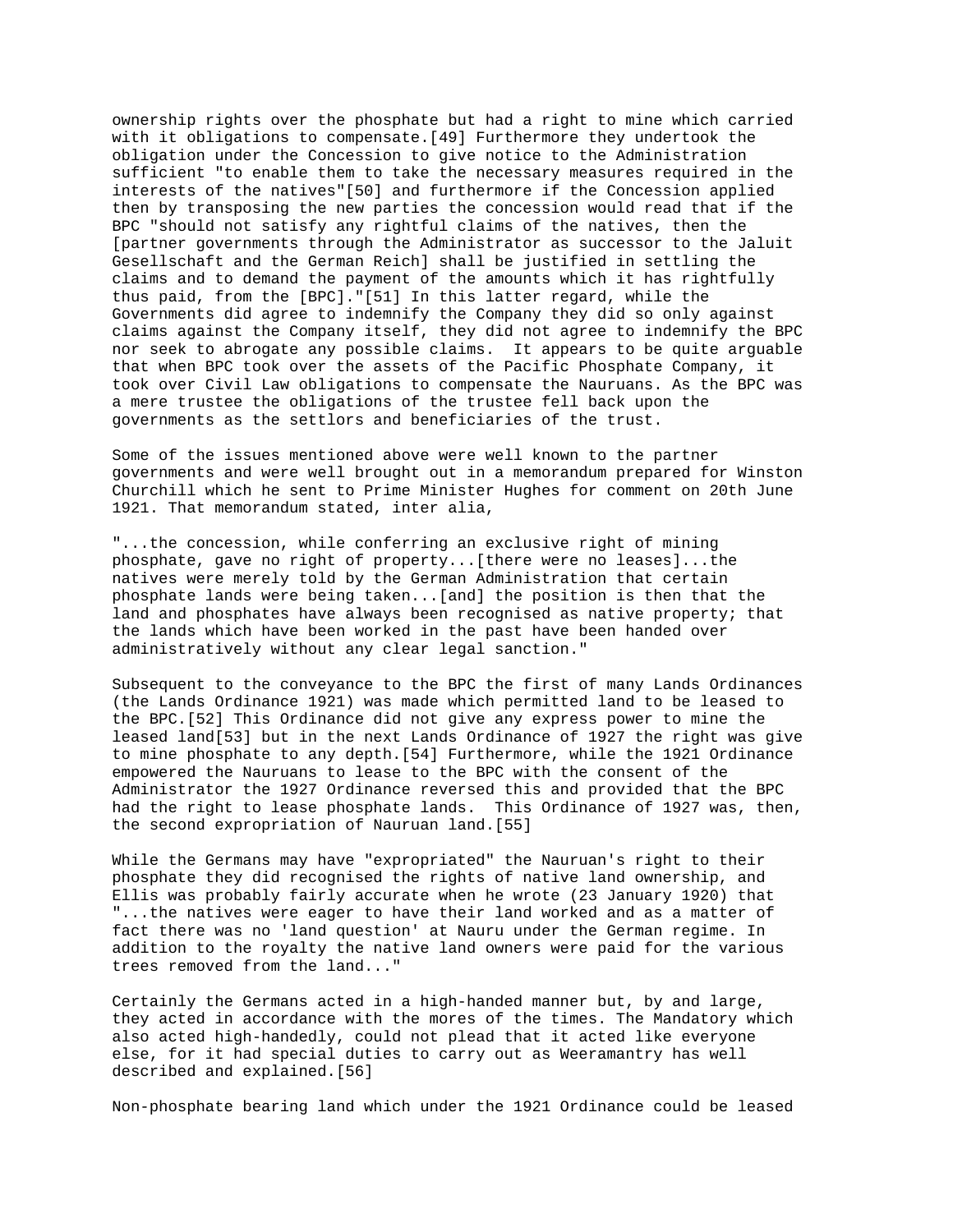to any person subject only to the approval of the Administrator and the Owner could under the 1927 Ordinance be taken under lease by the BPC for its purposes with the consent of the Administrator and the owner, but that approval could not be unreasonably withheld.[57]

Thus from 1920 when the BPC had no pre-emptive rights to take leases, but had a German right to mine, the situation shifts to one where the landowner may lease if he wishes and the Administrator approves (and there is real doubt that there is a right to mine) to a situation in 1927 where the BPC has the absolute right to determine, without the need to obtain Administration consent, or the consent of the landowners, to take phosphate bearing land and mine it.

In the meantime the Administrator had, on 23 September 1922, made the first "Laws Repeal and Adoption Ordinance" which abrogated all German law for the first time but this was expressly not to affect any rights already accrued. Section 7 of the Ordinance purported to shift the derivation of rights granted by the German Government or the British Administration, to the Administration. This appears to mean that as regards the Concession and the rights acquired by the BPC from the partner Governments the Administrator had unilaterally affected the terms and conditions of the Phosphate Deposits Agreement and the sale agreement and conveyance. As the Administrator had "subject to the terms of the Agreement" powers to make laws only for the peace order and good government of Nauru it is questionable how far his powers went to affect the fundamental basis of land law or rights granted under the Phosphate Deposits Agreement to which his legislative powers were subordinate.

Section 16 of the Laws Repeal and Adoption Ordinance introduced into the Law of Nauru the principles and rules of common law and equity for the time being in force in England. The effect of this may have been to effect a recognition of, or perhaps a common law vesting in the landowners of, the common law right to all minerals in their land (other than the "Royal" minerals). Alternatively it may have effected a repeal of the German mining law and a reversion to the pre-German law of the Nauruans. If this were the case the provisions of the Concession could no longer apply as a self-executing document, for under English common law there could be no right to mine without a grant from the owner of the minerals, and the BPC had no right to the minerals until that right was given by the 1927 Lands Ordinance. Unless there is an implied grant to the minerals in the leases granted under the 1921 Lands Ordinance (which is by no means certain), then it seems quite reasonable to assert that until 1927 BPC was a trespasser and unlawfully mined the phosphate. After then it became an expropriator. It may be argued, indeed it has been, that the Nauru Island Agreement vested native title to the phosphate deposits in the Commissioners. But the Agreement was not, and did not purport to be self-executing. No steps were taken to vest the title of the Nauruans in the Commissioners - it only vested the title of the Pacific Phosphate Company Limited - whatever that was. So even if it had been the intent of the parties to acquire title to native lands that intent was not carried out. That this intent even existed, however, must be questioned for the evidence is clear that although a general belief arose to the effect that the Pacific Phosphate Company had title to the phosphate, that belief was erroneous. Indeed the reports to the Mandates Commission in the 1920's state only that the BPC had "the exclusive right to work the phosphate deposits", not that it had title to the phosphate.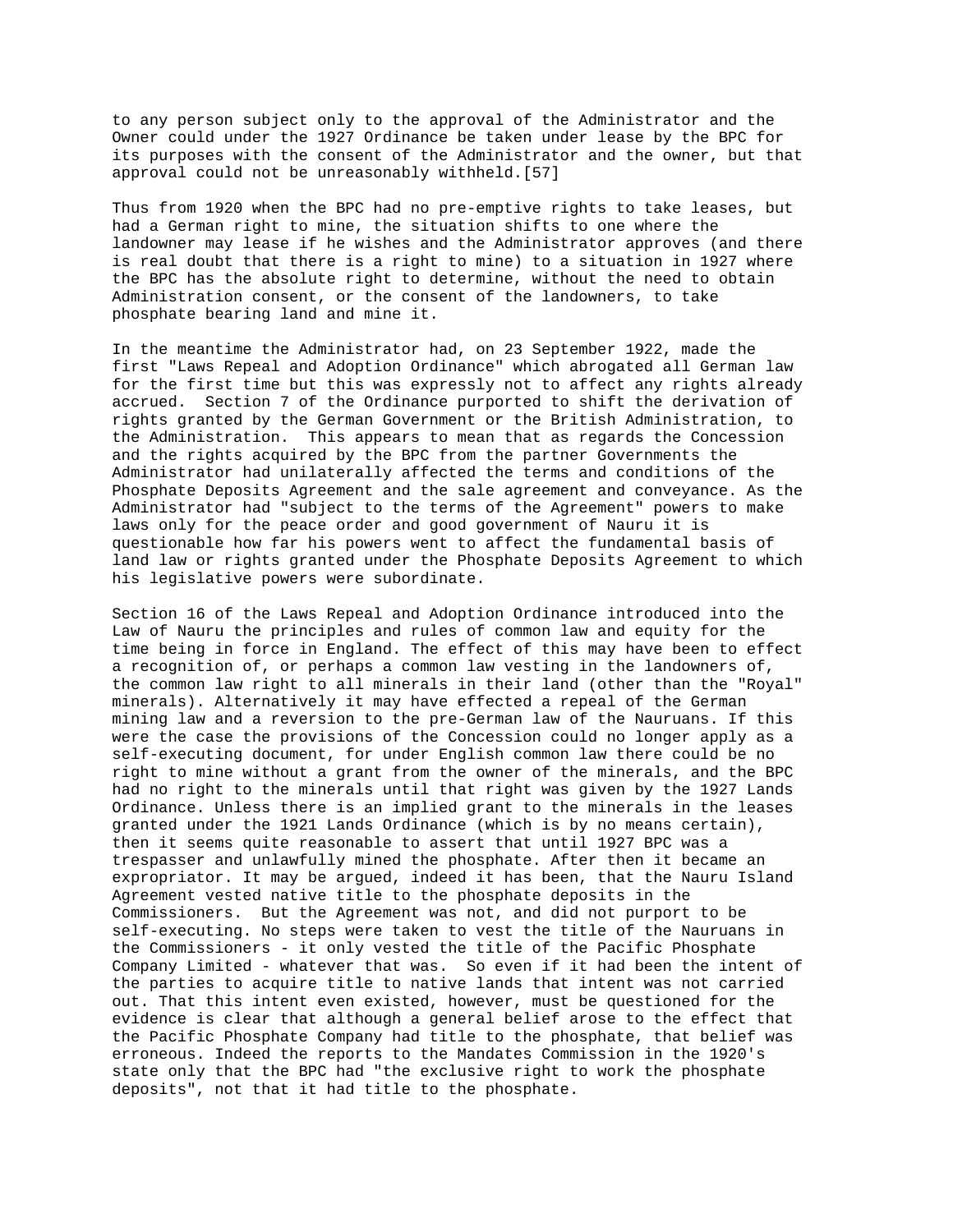Part and parcel of the mining of Phosphate under German and Australian administration was the need to identify native ownership. The Germans had set about this task in a systematic manner commencing with their requirement that lands which had been stolen during the "civil wars" be returned to rightful ownership. The need to continue this work became obvious to the Australian administration as mining increased to meet the requirements of Australian farmers after the end of the war. Clearly Nauruan cooperation was necessary to do this properly and as Nauruan interest in the mining of their land became an issue which had to be faced, the Administrators sought the help and guidance of the Chiefs which led, eventually, to the creation of the Nauru Lands Committee.

### THE NAURU LANDS COMMITTEE

Since the late 1920's the ownership of land in Nauru has been determined by a group known as the Nauru Lands Committee. First established by Administrator Newman in 1928[58] and constituted by the Deputy Head Chief and four of the older and experienced Chiefs the Committee was given legislative backing only in 1956 when it was established[59] as a body of between five and nine persons appointed by the Administrator from persons nominated by the Nauru Local Government Council

The determination of land ownership before the creation of the Committee was done by the Chiefs whose decision could be appealed to the Administrator under a system which followed closely the practice of the previous German administration. The establishment of land ownership had become important both in the non-phosphate bearing lands as well as the phosphate land. The former because of the needs of a growing administration for land and the growing phosphate industry's need for land for accommodation for workers, storage sites and the like. The growth of the phosphate industry also meant that the British Phosphate Commissioners needed to plan their mining well ahead.

When Administrator Newman established the Lands Committee he wrote[60] that "A Lands Committee has been appointed for the purpose of investigating matters relating to boundaries and ownership of lands, and of determining the owner of every block of land on the Island of Nauru" and that "The Committee will have access to the German Grundbuch and to the 22 volumes of land sketches made during German control and to any other land records, ordinances or decisions" He went on to warn the Committee that "members of the Committee must not take part in the deliberations or discussions relating to any land belonging to himself or to his family or to his near relations" and to announce that each landowner would "in due course, be issued with a document called a Land Title on which will be shown a plan of the land and a description of the boundaries" with the intention that in future all land transfers would have to be done using the title and recording the changes at the Government Lands Office. This plan does not appear to have seen the light of day so that even today the records of ownership leave much to be desired.

In 1931 a brief series of memoranda describe an interesting situation. The government surveyor, Mr C.D. Gabel had written a report[61] in which he described some aspects of the land ownership recording system. Among his various comments were the following:

"Even prior to the discovery and working of the phosphate deposits in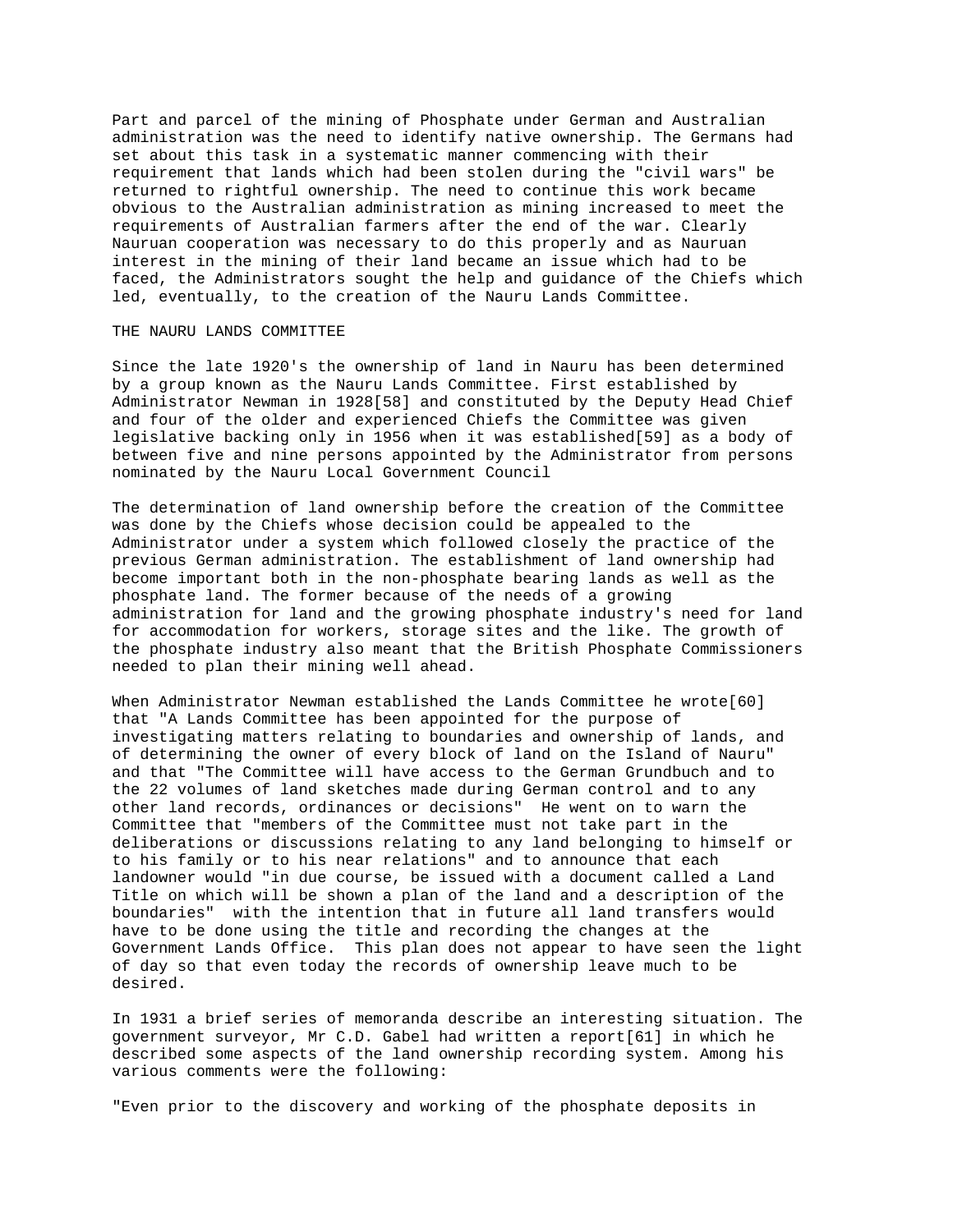Nauru, the ownership of land by the individual was an all important matter. It was so regarded by the German authorities, and a considerable amount of work was carried out. Surveying blocks and determining ownership.

...various of the Chiefs, [have] asserted that the decisions of the German authorities in regard to land ownership were being disregarded by the present administration."

Administrator Newman was clearly stung by the implied rebuke and wrote two months later that Mr Gabel was not correct in asserting the all-important nature of land ownership to Nauruans, on the contrary, he wrote, "the fact is that the land upon which the phosphate field is now established was formerly regarded by the Nauruans as being valueless, and it is only in more recent years that the value of phosphate land has been recognized by the Nauruans." It does appear, however that the comments of Mr Gabel were not altogether off the mark as the Administrator had found it necessary to increase the Lands Committee to consist of all of the Chiefs with the Head Chief as Chairman and to include the Nauruan interpreter.

By 1957 things had not improved much. The Acting Administrator, Mr J.K. McCarthy wrote that there were still some 1000 acres of phosphate land and 750 acres of non-phosphate land still to have their ownership determined by the Lands Committee. He was concerned that seven of the nine members of the Committee were aged 60 years or more, that their historical knowledge was unique and there was nobody to replace them on their retirement or death.

It is therefore interesting to consider some aspects of land ownership in the light of what has been said about ownership and the importance of land to the Nauruans.

The best place to start is with the determination of land ownership. When it becomes necessary to determine who owns a block of land (usually to enable it to be leased for the extraction of phosphate) the phosphate corporation (previously the British Phosphate Commissioners, and now the Nauru Phosphate Corporation) advises the Government Survey Department of the area which it wishes to lease and the Survey Department searches its records to find out who the owners are. If there are no owners recorded the Lands Committee is notified and they search to see if their records show any owner and if not (as is usual) they then announce a day when the ownership of the land will be determined. On the day the Committee and any interested parties go to the area in question and anyone seeking to lay claim to the land asserts his claim. Often this will be done by a person asserting that his father took him to the area and showed him certain stones which were placed to mark the boundary. It is asserted that these stones were placed there many years ago by ancestors. Other claimants will dispute this and make similar assertions about their own ancestors. Eventually a decision is reached as to the owner and the determination is notified in the Government Gazette to give any aggrieved party time to appeal to the Supreme Court against the decision.

As might be imagined this process leads to considerable dissension and is open to abuse. A number of anomalous situations appear to have occurred over many years. Anecdotes abound that some persons who have been employed in the survey departments of the government and of the phosphate corporation as well as members of the Lands Committee appear to be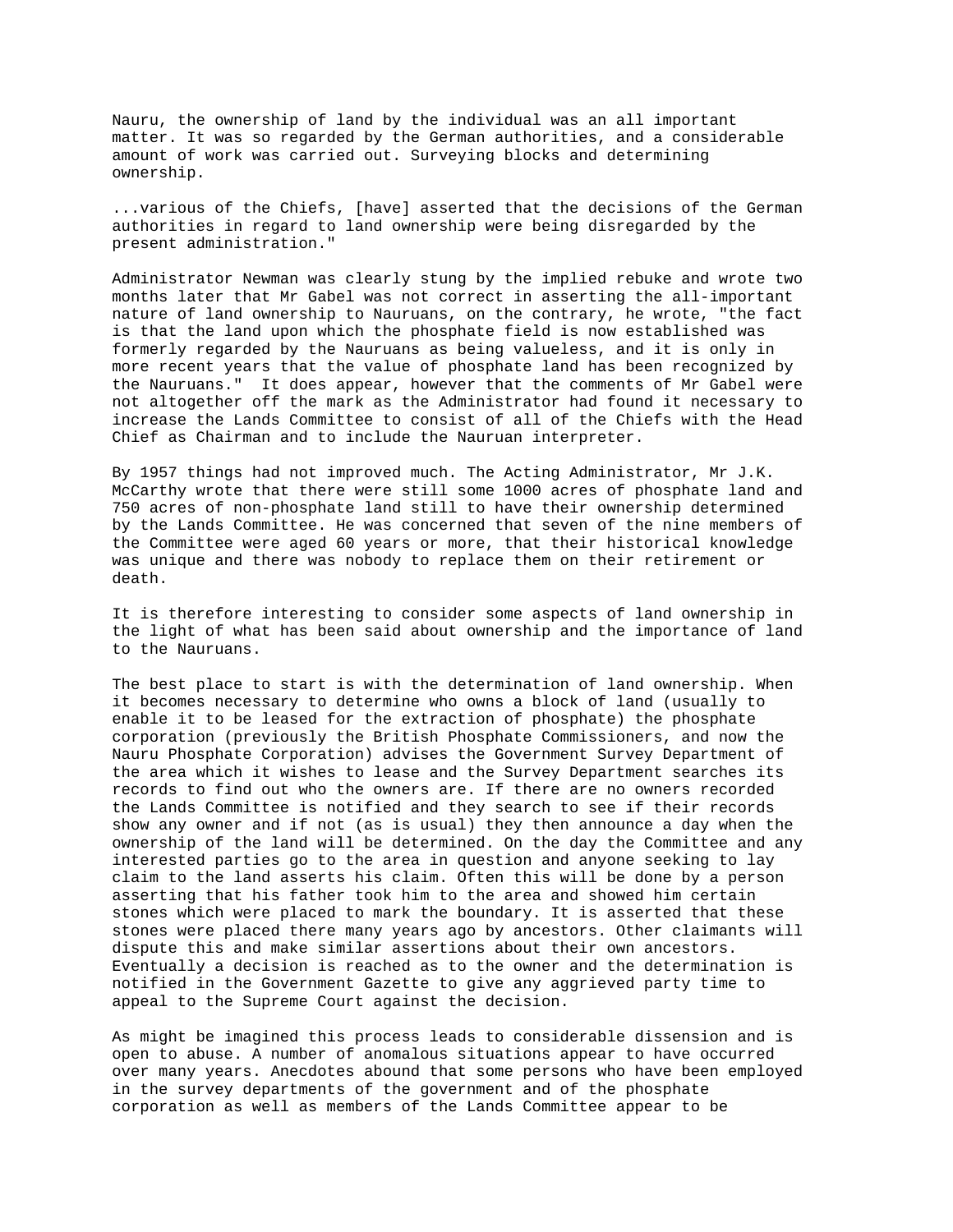registered as the owners of extremely large areas of land even though in some cases they were not persons whose families were of sufficient importance to own land at all. However the most curious aspect of history is that despite the total disappearance of two tribes and the massive disruption of life through the virtual decimation of the population by influenza, tuberculosis and leprosy in the 1920's and 1930's and the killing of hundreds by the Japanese during the war there is no recorded case of any land not being determined by the Lands Committee as owned by someone. The odds against this, having regard to Nauru's history, seems remote indeed. It has been alleged, anecdotally, that such is the intense interest in the ownership of land, pages of the German \*Grundbuch\* have been destroyed in order to prevent the discovery of prior determinations which would upset claims accepted in recent years. The Lands Committee records are said to be poor and the general performance of the Committee questioned to such an extent that members of government have from time to time expressed the view to the writer that a special Commission might be established to give a final look at the situation and rectify any past wrongs that can be rectified.

That questions of ownership are contentions, and difficult are hardly surprising when one takes into account that the cash royalties paid to landowners have gone from one-halfd. a ton of phosphate removed from their land before 1920, to 2d in 1920, 9d in 1959, 65 cents in 1968, and \$3.30 in 1989. On top of this payment other moneys paid by way of royalty are put away into a long term investment fund for landowners, for rehabilitation of the worked out land, for Nauruan housing, for economic development, and for the long term economic needs of the Island after mining ceases.

Litigation over land ownership is a common feature of the Supreme Court's calendar and though much is not successful it can, at times be of some interest. Unfortunately the most difficult areas are those that never get resolved because of the impossibility of proof. The late President Hammer DeRoburt told the writer of one of his Ministers, since deceased, who had been given land to hold as Chief for members of his District solely for the purpose of raising the apparent status of the Chief (and consequently the people of his District). There was never any intention of the transfer being absolute - the land was held on trust. Unfortunately no records were kept of the transaction so that when the Chief and the landowner died it was impossible to prove that the landowners family had any claim against the Chief's estate. President DeRoburt asserted that this circumstance was far from uncommon and that often when done the only people who knew the full story was a member of the Lands Committee who would either be dead at the time the issue arose or forgot the facts.

## DEALING BY NAURUANS WITH LAND

As has been noted above, early writers of Nauruan customs assert that they gave away and exchanged their land. They also left it by will as they saw fit. However, despite assertions that custom established a rigid devolution on intestacy, this was not the case and was the source of frequent dispute.

Eventually, although not until 1938, the problem was addressed and an extraordinary regulation was made under the Natives Administration Ordinance. This regulation, the "Regulations governing intestate estates" promulgated by Administrator Garcia has caused interminable dispute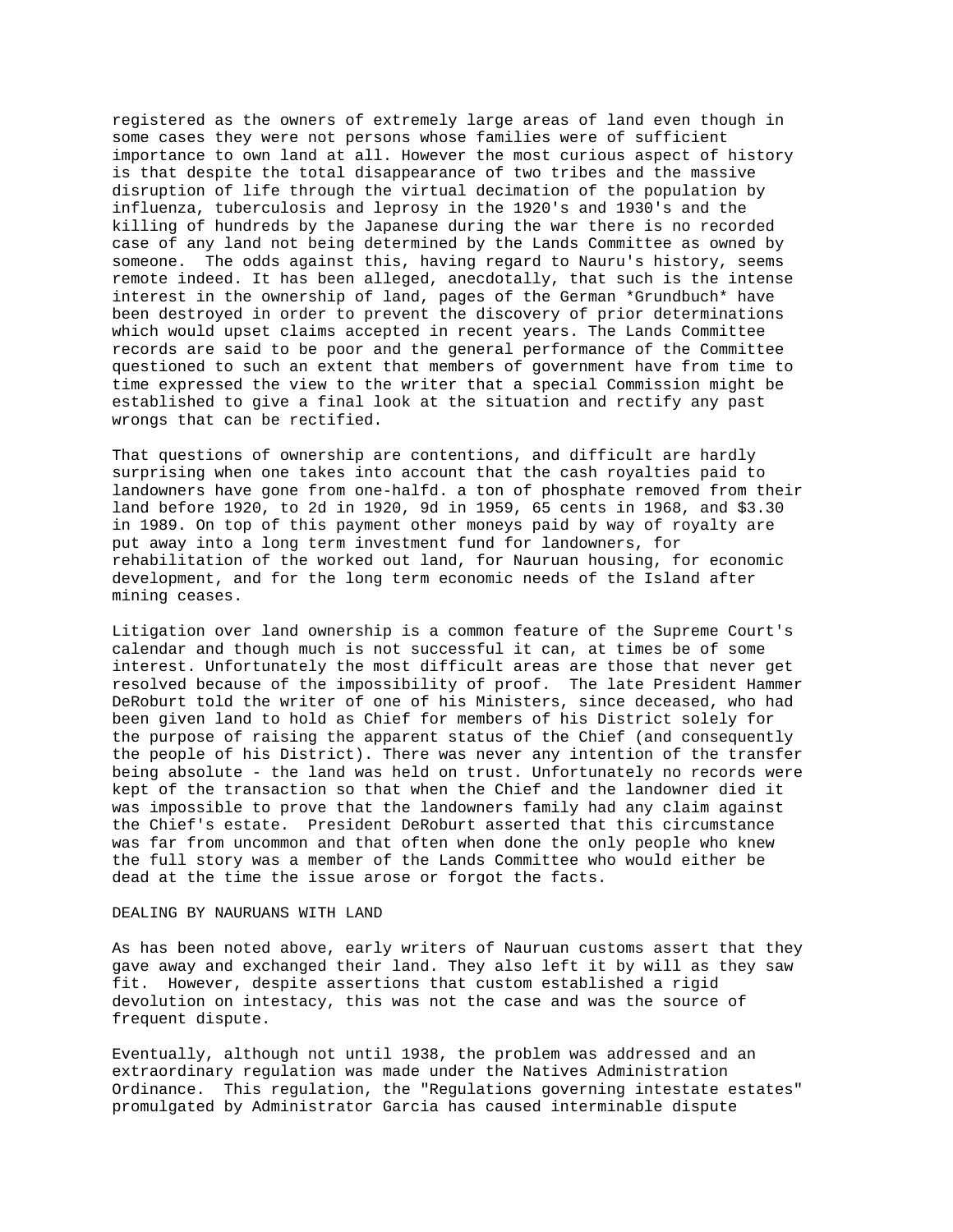because of its apparently unsuccessful attempt to codify Nauruan custom on the matter and its appalling drafting. Furthermore as it appears in many respects contrary to Nauruan Custom it may not have been validly made, the Administrator having no authority to make regulations affecting Nauruan custom except where that custom was "repugnant" to the "general principles of humanity". While it may well be that such rules could have been made by Ordinance section 10 of the Laws Repeal and Adoption Ordinance would act to make such regulation ultra vires the powers of the Administrator. That section provides:-

"The institutions, customs and usages of the aboriginal native of the Island shall not be affected by this Ordinance, and shall, subject to the provisions of the Ordinance of the Island from time to time in force, be permitted to continue in existence in so far as the same are not repugnant to the general principles of humanity."

The considerable defects in the drafting of this Regulation have been the subject of judicial comment from time to time[62], however it is not clear that the validity of the Regulation has ever been challenged, nor that if it were the Supreme Court would be prepared to strike it down after so many years.

#### POST-INDEPENDENCE

Today the land law of Nauru is to be found primarily in the Lands Act 1976 and, by and large, continues the regime in force previously with the exception that if three quarters in number of the joint owners of a property agree to lease it for public purposes then the Minister may override the refusal of the minority.

In other words if all the landowners refuse to lease land for public purposes,

there is no provision for its compulsory acquisition. This Act preserves the right of Nauruans to devise property by will and because the Native Administration Ordinance remains in effect there is no apparent change to the status, whatever it may be of the Intestacy Regulations of 1938. Customary law

still has considerable sway (it is recognised by the Custom and Adopted Laws Act 1971-1976) and it may well be that section 3 of that Act has by necessary implication repealed the Intestacy Regulations for it is provided there that the customs of the Nauruans in intestacy have full force and effect save only as they are altered by any law enacted by Parliament.

It is to be noted that, whatever they are, the Nauruan customs concerning title to land (other than by lease), rights to transfer inter vivos or by will or other testamentary disposition and succession on intestacy are given statutory recognition and have full force and effect of law.

The ownership of the phosphate has been recognised, more by default and implication than by design. The constitution provides in Article 83.(1.) "Except as otherwise provided by law, the right to mine phosphate is vested in the Republic of Nauru." The Republic became, thereby, the successor to the BPC, but only in respect of the right to mine. The right has been given by law to the Nauru Phosphate Corporation which still mines the phosphate.

CUSTOMARY LAW TODAY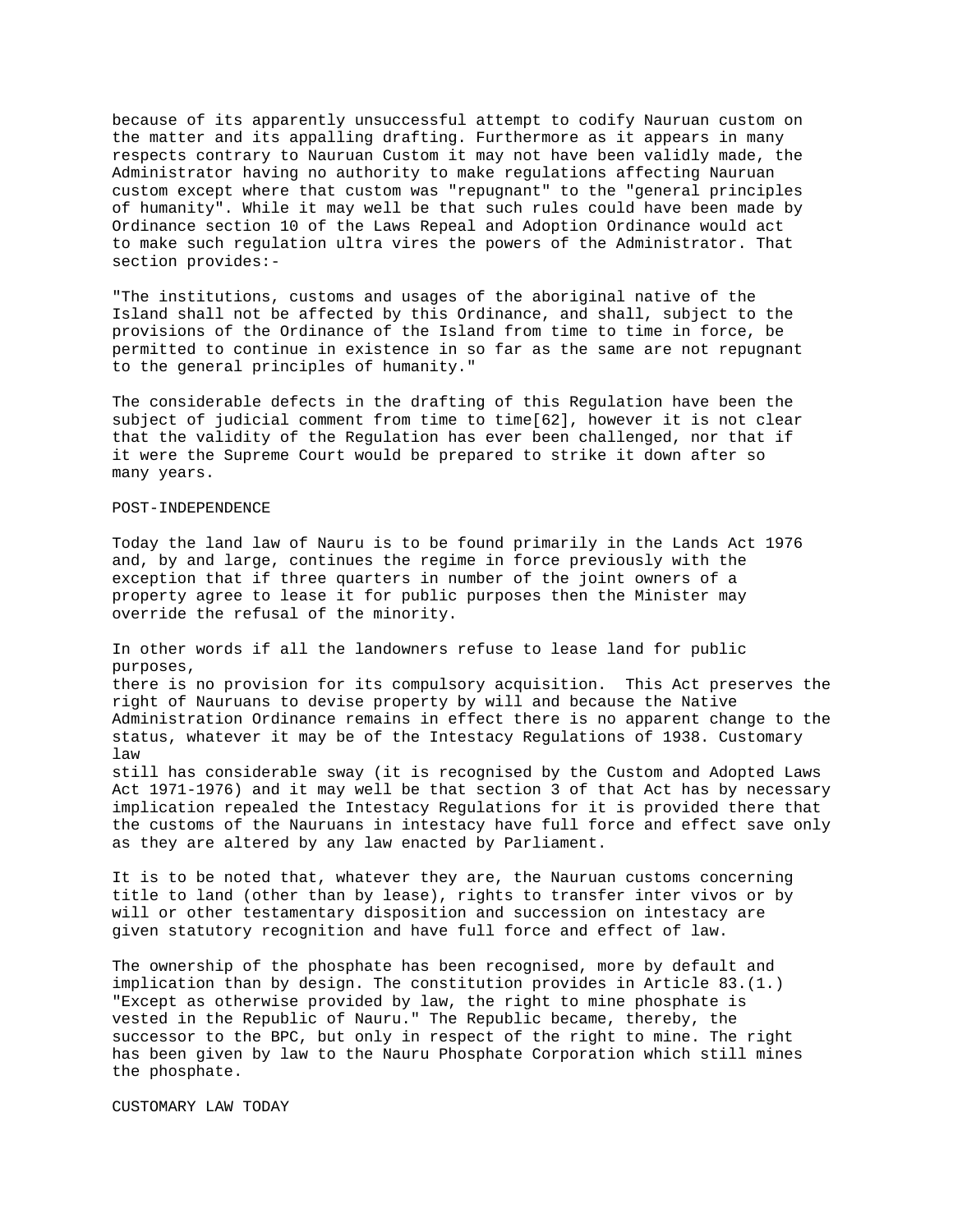The recognition of the customs and practices of the Nauruan people was a policy of both German and Australian administration and is carried on by the Nauruans as a sovereign people. It is a matter of some interest that the Nauruans did not seek to make the recognition of custom a constitutional issue. While this has caused some problems[63], it seems in the light of the virtual impossibility of discovering what really is custom, to have been a wise decision.

The gravest danger to the customs and practices of the Nauruans is their being "cast in concrete" by decisions of the Courts. Once a particular practice becomes "recognised" then it is likely to cease to be custom and become part of the common law of Nauru: custom falls prey to the doctrine of stare decisis and its vitality and ability to change as the people change, indeed its very character as custom, is lost.

This approach was seen most clearly in the case of \*Eideraneida Waidabu v. Susannah Capelle & Ors\*[64], where the Supreme Court refused to make a finding as sought on the basis that the custom was not universal and subject to enforcement other than by social pressure. The notion that, for example, a custom is not a custom if there can be exceptions or if it is only enforceable by social pressure ignores two important things: first, if it is customary to act in a particular way it does not necessarily follow that some sanction must follows a failure to so act, secondly, in Nauruan society customs may well differ among tribes districts and families. Certainly the notion of small pockets of custom existing as enclave within the common law is well known in English legal history.

This paper has attempted to trace, briefly and somewhat superficially, some of the principles and practices involving Nauruan land as they have developed since earliest colonial times. In many respects custom has been overridden but it still exists as a vital force in land-holding.

It is possible that custom varies in different places in Nauru but that is part of the vitality of custom. What is important is that as the values of the community changes, as needs change, so custom can change. Rather than being seen as writ in stone it is alive, vibrant and growing.

Can anyone seriously contend that the customs and practices of a small subsistence community of some 1500 persons in a.d.1890 cannot and must not be different from those of a complex, industrialised community of 5000 or more a century later? The answer is clear. And the answer is clearly not to allow custom to ossify on the alter of stare decisis or become concretised in statute passed to meet short term political needs for tomorrow things may be different and change back well nigh impossible thereby ensuring that today's solutions become tomorrows problems.

Only a recognition of custom and its living, changing, quality will permit community needs and aspirations to be met satisfactorily in the Nauruan context. This does not mean that no laws can be passed which affect Nauruan land holding and dealing, on the contrary there is and will continue to be need to provide procedural rules to both prevent fraud and to provide the ability to facilitate and record the various dealings with land as well as to render possible those uses of land which will be required in the next several decades as Nauru faces a future without a phosphate industry.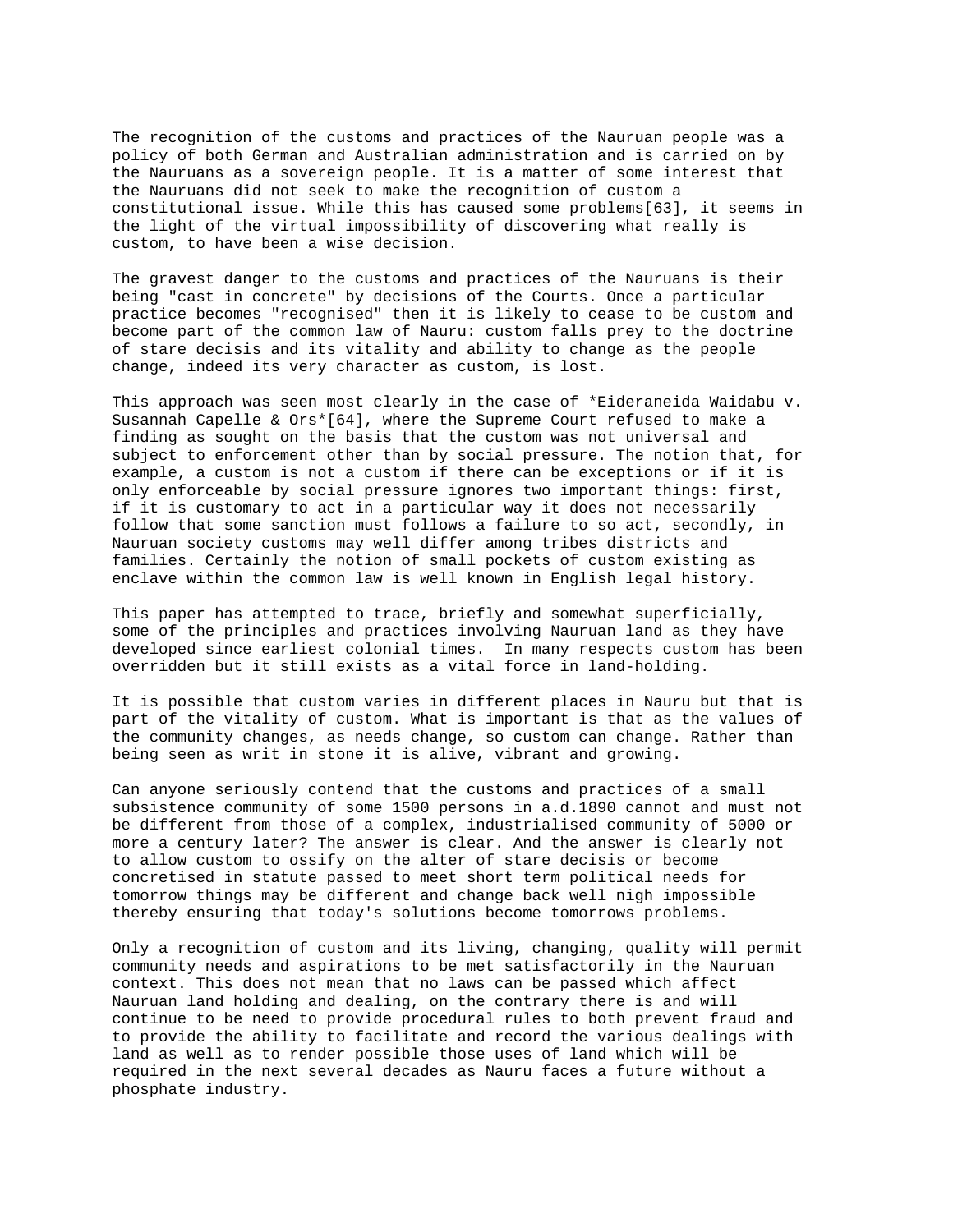And so the situation today has come almost a full circle. From the pre-European days when only customary law existed, that law (al least some of it) has been picked up by foreign intervention and grafted back onto the Nauruan culture to achieve the status of law properly-so-called. If in future there is to be change affecting customary law, then it will be the Nauruans themselves who do it. And after all that is what, in the long run, customary law is all about - the ability of a people over time to decide themselves to do things differently without having foreign ideas and practices forced upon them.

\*This paper has its genesis in a paper prepared by the writer for the then Minister for Justice for submission to the Commission of Inquiry into the Worked out Phosphate Lands of Nauru in 1987.\*

#### NOTES

[1] Jung, (1897) "Aufzeichnungen uber die Rechtsanschau-ungen der Eingeborenen von Nauru"; in, \*Mitteilungen aus den deutsch. Schutzgebeiten\*. X Bd. Berlin. The notes of Ernest Stephen, \*Oceania\* Vol. VII p 34 reflect the knowledge of a man whose life on Nauru started in the 1870's when he was 14, but he speaks little of land ownership.

[2] According to Jung, writes Hambruch, " A generally accepted principle according to which inheritance is regulated and which could be regarded as irrevocable does not exist". Hambruch disagrees with this view. "Generally there exist amongst the natives very strict, traditional formulas similar to a law; it would be strange if these were missing on Nauru" Hambruch, Paul \*Nauru\* L.Friederichsen & Co. Hamburg 1914, p310.

[3] See, generally, Firth, Stewart, \*German Firms in the Western Pacific Islands 1857-1914\*. Jour. of Pac Hist. 1973 Vol.8 p.10. Griffiths wrote in the "Report of the Administration of Nauru during the Military Occupation and until 17th December 1920" that: "...under the German rule, the people were left entirely to themselves, provided the poll tax was paid regularly..." But while this may be true, the German administration was, nevertheless, continually involved in adjudicating land disputes, making it difficult to accept that its influence on customary law was entirely without effect.

[4] Lunsgarde, Henry P. "Pacific Land Tenure in a Nutshell" in Land Tenure in Oceania University of Hawaii Press 1974, p265.

[5] Wedgwood, Camilla "Report on Research Work in Nauru Island, Central Pacific" Oceania 1936, Vol VI, p359 at 375.

[6] Jung, op cit p.67

[7] Wedgwood, op cit p374

[8] Hambruch, Paul Nauru L.Friederichsen & Co. Hamburg 1914

[9] Ninth Annual Report of the Nauru Mission, 1910

[10] Kretzschmar, Dr. med. K.E. Nauru 1913 a privately published volume of 50 copies specially set printed and bound by Nauruans of the Evangelical Mission for named persons. Translator unknown.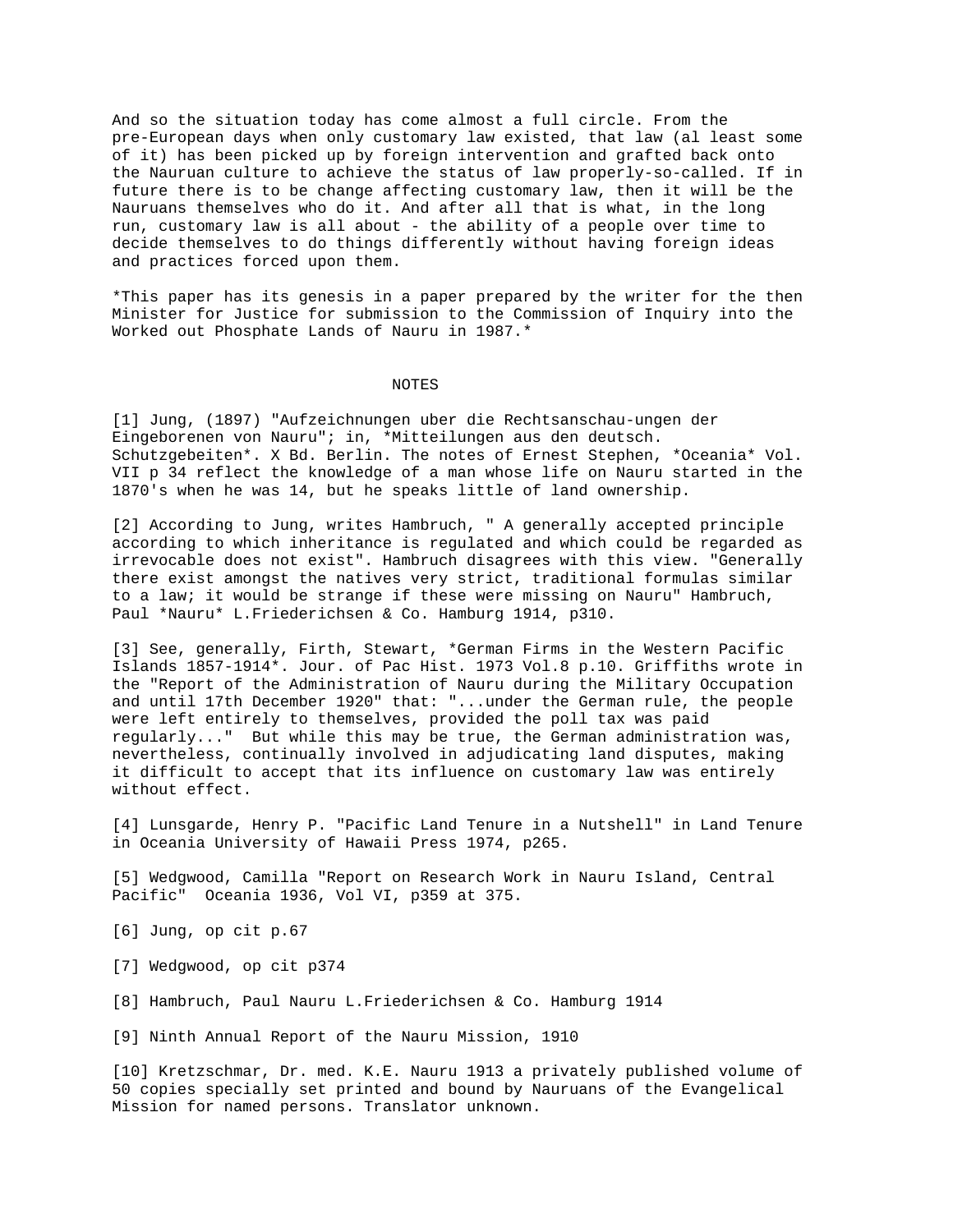[12] Report of 27 September 1895 in Fabricuis, Wilhelm, \*Nauru 1888-1900\*, ANU Canberra, 1992 at p262 [13] \*Nauru 1888-1900 \*p.264 [14] Note 26, post [15] Weeramantry, Christopher Nauru, Environmental Damage under International Trusteeship. O.U.P. Melb. 1992 p. 158 [16] Ibid. p. 159 [17] Ibid. P. 160 ["Topside" is the raised centre area of Nauru from which phosphate rock is mined.] [18] Ninth Annual Report op cit p28 [19] Jung, Ibid [20] Evidence by Maien Deireragea, Secretary of the Nauru Lands Committee, to the Commission of Inquiry into the Rehabilitation of the Worked-out Phosphate Lands of Nauru. Transcript of proceedings (hereafter referred to as "Proceedings") . p2715 [21] Kretzschmar Ibid p.25 [22] Ibid. p.34. This is borne out by the earlier view of Jung who wrote that "After the disarmament of the natives and after the inhabitants of the occupied districts had returned to their former homes, many of these serfs were installed as "watchers" or care-takers by their masters on their former lands...It is precisely this circumstance which has been the cause of many later land disputes, because the watcher and, years afterwards, his children considered themselves to be the rightful owners of the land they cared for and thus came into conflict with the actual owners (their masters)." op. cit. p 69 [23] Hambruch, op cit [24] Ibid. p 298 [25] Ibid. p 291 [26] Jung, op. cit. p. 72 One may assume that Jung saw himself providing a

[11] Jung, op. cit. p. 67

justice that had not always been applied, for he also writes how in the old days "The chiefs were also called upon by the natives to mediate in disputes over land. They usually used their power in such a way that they took over the land from the quarrelling parties and took it as their own." p.65

[27] Hambruch, for example, states: "In Nauru as also on the Carolinas there exists the notion of land lease. With the permission of the owner and of the chief of the clan a person can take on lease, for the purpose of planting, a piece of land from another. The lease is paid in coconuts to the owner and to the chief of the clan." ["Nauru" p. 298]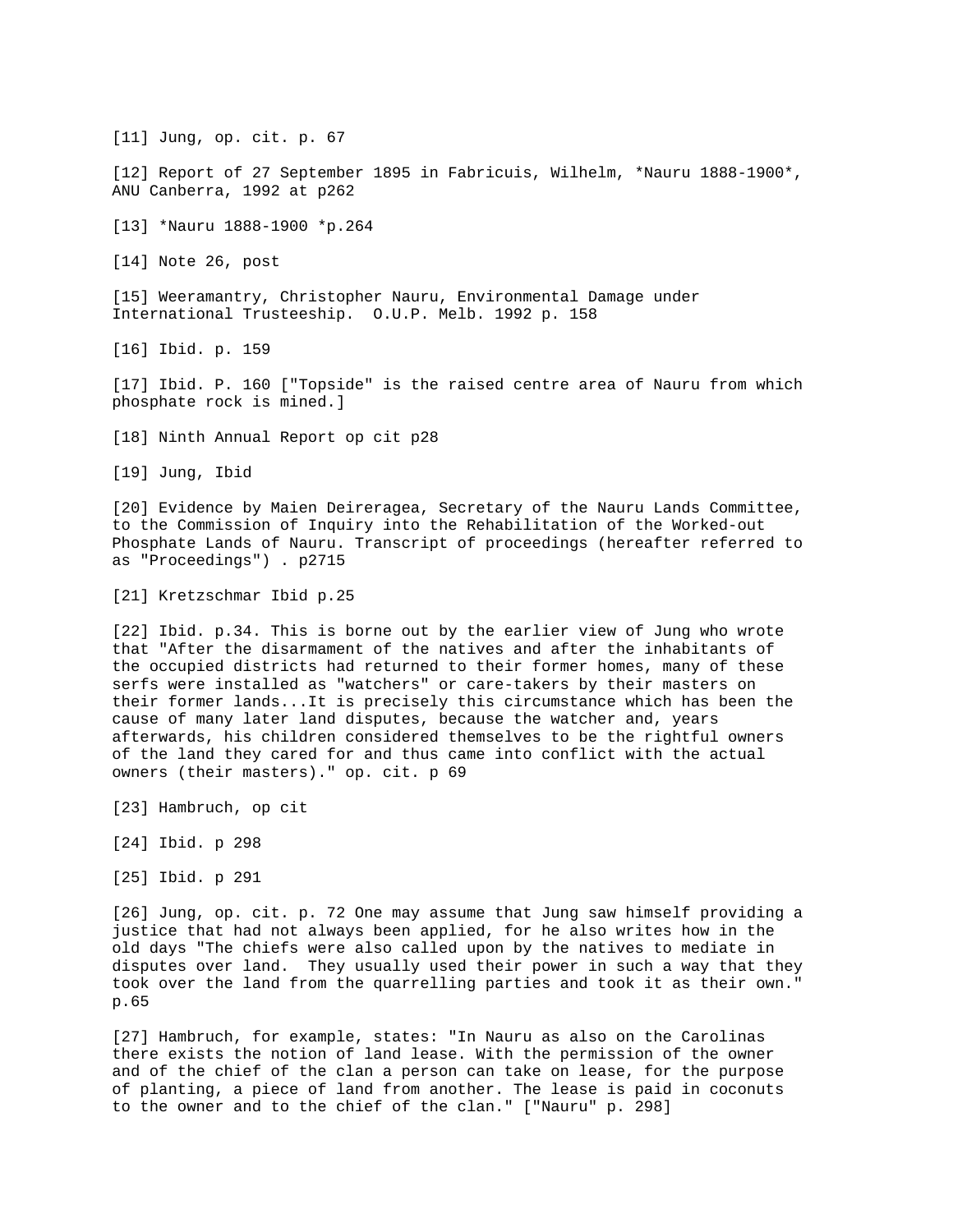[28] \*Oceania\*VII p 34 (see n.1 supra)

[29] None of this is to deny the possibility (if not probability) that there was much land not "owned" by anyone, especially on Topside, where people might have been able to plant trees, dig wells or excavate for fossilised shells. There were numerous caves on topside which do not appear in old records to have been owned. However there is some suggestion that one or two of the caves were used as burial places.

[30] Song "I don't know what to do" Trans. K. Clodumar.

[31] The concession included "the right to exploit the existing Guano deposits, irrespective of vested interests of others." [Section 1(c) of the Concession]

[32] \*Transcript of Proceedings of the Commission of Inquiry\* (ÒProceedingsÓ), p.561,2.

[33] Ibid. p. 573

[34] The story of the discovery of the phosphate is told in Ellis, Albert, \*Ocean Island and Nauru, their story.\* Angus & Robertson, Sydney 1936. Although Ellis appears to have been the inspiration behind the exploitation of Nauru's phosphate, its existence appears to have been known much earlier and in 1917 it was said that the belief of its late discovery was "...quite astonishing since Franz Hersheim [a German trader living on Nauru before its annexation] clearly stated that the whole rocky base of the island consisted of high grade phosphates..." Haller George, \*Die Phosphat Gesellschaft der Sudsee\*, chapter 12.

[35] "...the right to mines, has its original from the king's prerogative of coinage, in order to supply him with materials: and therefore those mines, which are properly royal, and to which the king is entitled when found are only those of silver and gold" Blackstone I Ch. 8 p.284

[36] Blackstone, William Commentaries on the Laws of England Book 2, Oxford 1766 p18.

[37] 36 American Jurisprudence (1941) "Mines and minerals" The courts of the United States of America have had to come to grips with law introduced from Europe, particularly France, in Florida and Spain in Texas but have largely adopted the principle that the underlying law changed when the States joined the Union.

[38] Proceedings p579

[39] Letter of consent dated 12 December 1905 translated and annexed to the Agreement dated 25 June 1920 made between His Majesty King George V and others and Pacific Phosphate Company Limited.

[40] Agreement dated 21 February 1906 made between Jaluit Gesellschaft and The Pacific Phosphate Company Limited, annexed to the Agreement of 25 June 1920, op.cit.

[41] Kaiserliche Bergverondnung fr die afrikanischen und Sdseeschritz-gebiete mit Ausnahme von Deutsch-Sdwestafrika shortened to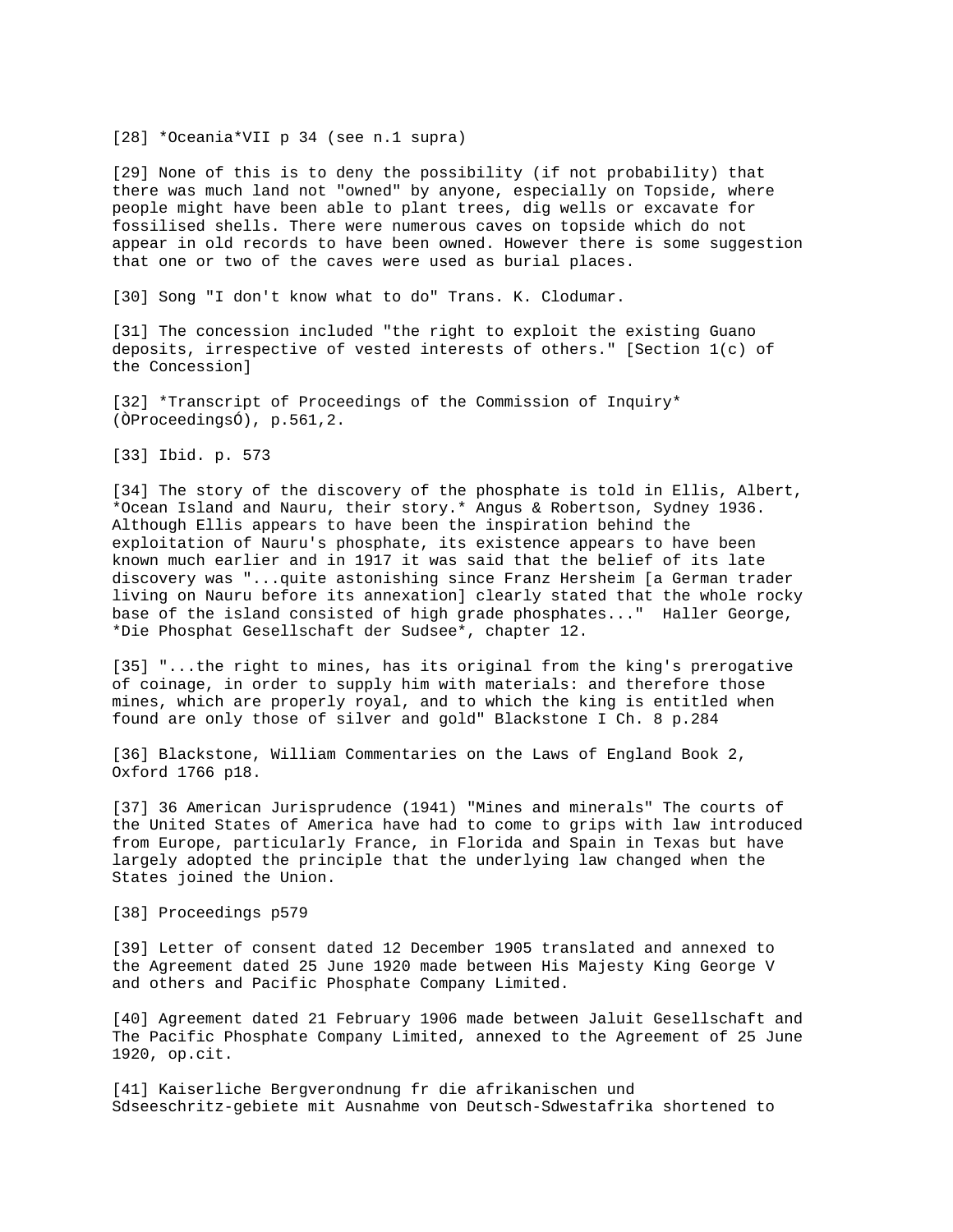"Bergverordung" or the Mining Law.

[42] Proceedings p605

[43] Ibid. p609

[44] Viviani, Nancy \*Nauru\* A.N.U.Press, Canberra 1970 p41. This view is one which has been expressed by legal advisers to the Nauru Local Government Council before Independence in the submission on ownership of phosphate lands delivered on 31 May 1965. It has no basis in either municipal or international law.

[45] Secretary of State to the Governor General of Australia 18 August 1914 "...no proclamation formally annexing any such territory should be made without previous consultation with His Majesty's Government"

[46] Secretary of State to the Governor General of Australia 15 October 1914 "I am informing High Commission for Western Pacific that 'Messina' should convey an officer from the Gilbert and Ellice Islands Protectorate to take charge at Nauru" While this did not eventually occur and an official was sent from Australia as an Assistant Administrator, the telegram was replied to and the suggestion accepted on 19 November 1914.

[47] Clause 1. Although this Agreement has the form of a commercial agreement it is clear from the terms of the Phosphate Deposits Agreement referred to in the Recitals that the interests of the Pacific Phosphate Company Limited were to be acquired, by force if necessary, and vested in the British Phosphate Commissioners.

[48] The conveyance is "to the present Commissioners...as joint tenants...to be held by the present Commissioners and the Board of Commissioners from time to time hereafter to be duly appointed under the Phosphate Deposits Agreement...for the purposes and upon the terms and with and subject to the powers and in accordance with the provisions contained in the Phosphate Deposits Agreement". Clause 10 provides for the appointment by deed of new Commissioners to be trustees for the purposes of the conveyance and for the making of a vesting declaration.

[49] This appears to follow from the fact that the conveyance did not convey, and indeed could not convey, any greater title or right than the transferor had to convey, or any lesser obligation.

[50] Under the terms of the Concession of 21 November 1905 it is provided (Clause 7) " Before commencing the exploitation on each separate Island belonging to the Marshall Group, the Jaluit Gesellschaft is to give the Administration of the Protectorate sufficient notice to enable them to take the necessary measures required in the interests of the Natives" and Clause 14 states in its opening "Any claim by the natives of the Islands against the Company in respect of anything done by the Company shall be settled by the Company..."

# [51] Concession Clause 14

[52] " 5.Subject to the approval of the Administrator, land may be leased for such periods as the Administrator may approve, subject to the following conditions:- (a) Phosphate-bearing lands may be leased to the British Phosphate Commissioners...subject to:- 1. Payment to the